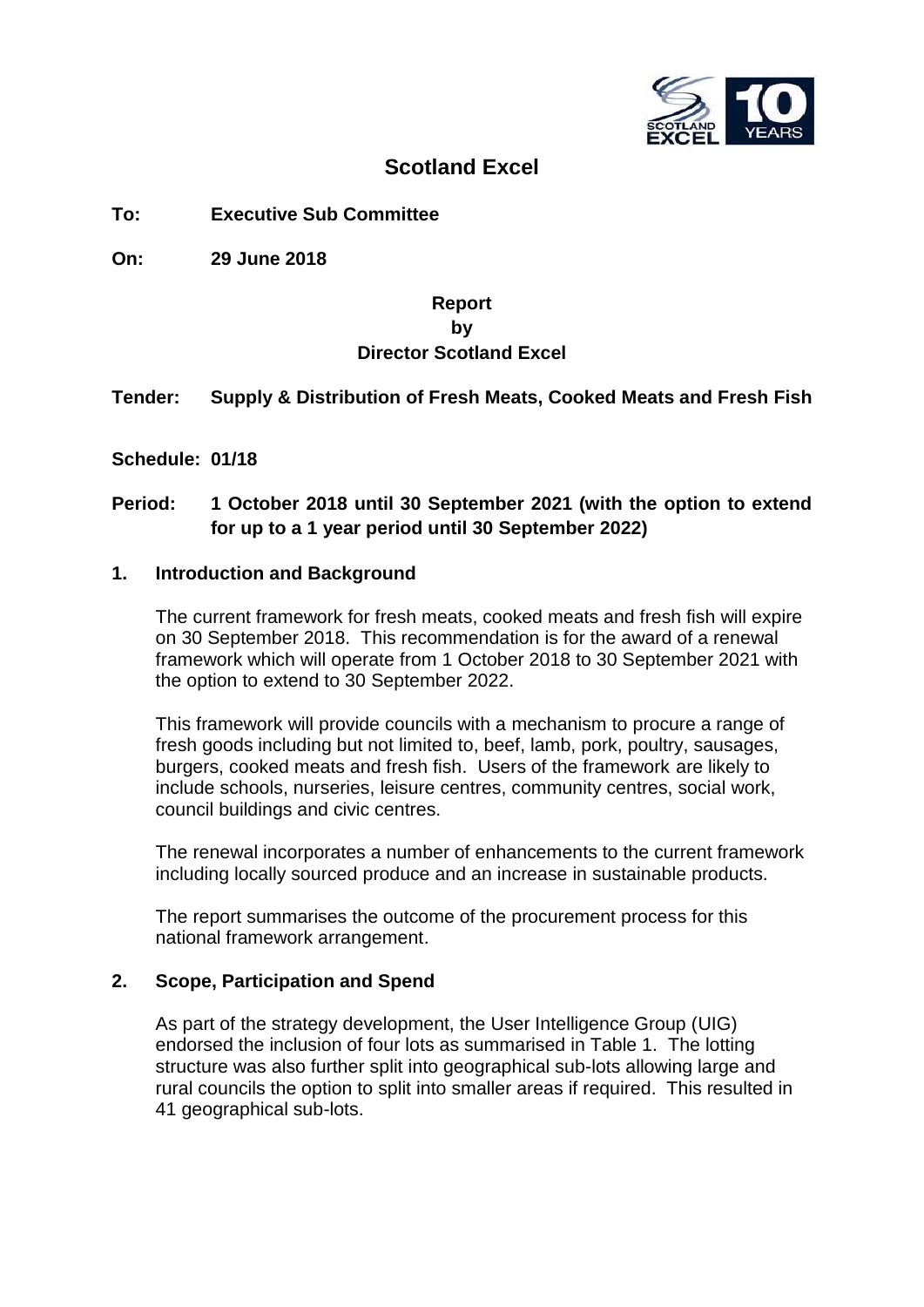| Lot No. | <b>Description</b>          | <b>Estimated % Spend through lot</b> |
|---------|-----------------------------|--------------------------------------|
|         | <b>Fresh Meats</b>          | 70%                                  |
|         | <b>Cooked Meats</b>         | 23%                                  |
|         | <b>Fresh Fish</b>           | 2%                                   |
|         | <b>Specialised Products</b> | 5%                                   |

## **Table 1: Lotting Structure**

This lotting structure recognises the current landscape of the market place, and is designed to more closely align with council requirements. The lotting strategy continued to maximise opportunities for SMEs.

The framework was advertised to enable access by all 32 councils in Scotland. As detailed in Appendix 1, 28 councils and Tayside Contracts have confirmed their intention to participate in this framework. Comhairle nan Eilean Siar and Orkney Islands Council have confirmed that they do not intend to participate as they currently have their own arrangements in place. Dumfries and Galloway Council and Moray Council have still to confirm their position on this.

Historical spend data would suggest a forecast framework spend of c. £8.6m per annum, but this framework was advertised with a potential value of £10 million per annum. This takes into account growth through the Scottish Government's pledge to increase the provision of free early learning and childcare provision to 1,140 hours per year by 2020 which will include a free lunch service, as well as migration of non-participating councils. It should be noted however that no guarantee is given of any business or any level of business under the framework.

## **3. Procurement Process**

A Prior Information Notice (PIN) was published on 14 December 2017 resulting in expressions of interest from 18 companies. Market engagement led to 6 supplier meetings, which helped inform the delivery strategy in areas such as ability to service, market trends, community benefits and sustainability were discussed as well as inclusion of potential products and specifications.

The User Intelligence Group (UIG), consisting of procurement and technical representatives from the participating councils, endorsed the procurement strategy at regional events in January 2018. A working group of technical representatives from the councils was formed to review the specifications and the technical criteria to adopt during the tender process. This group also played an integral role in evaluating technical responses from bidders.

To ensure maximum competition, the UIG agreed that an open tender process should be used and this was advertised on the Official Journal of the European Union and the Public Contracts Scotland portal on 29 March 2018. The tender process was conducted using the Public Contracts Scotland Tender system (PCS-T).

The procurement process followed a two stage tendering procedure. Stage one, Qualification, was conducted using the European Single Procurement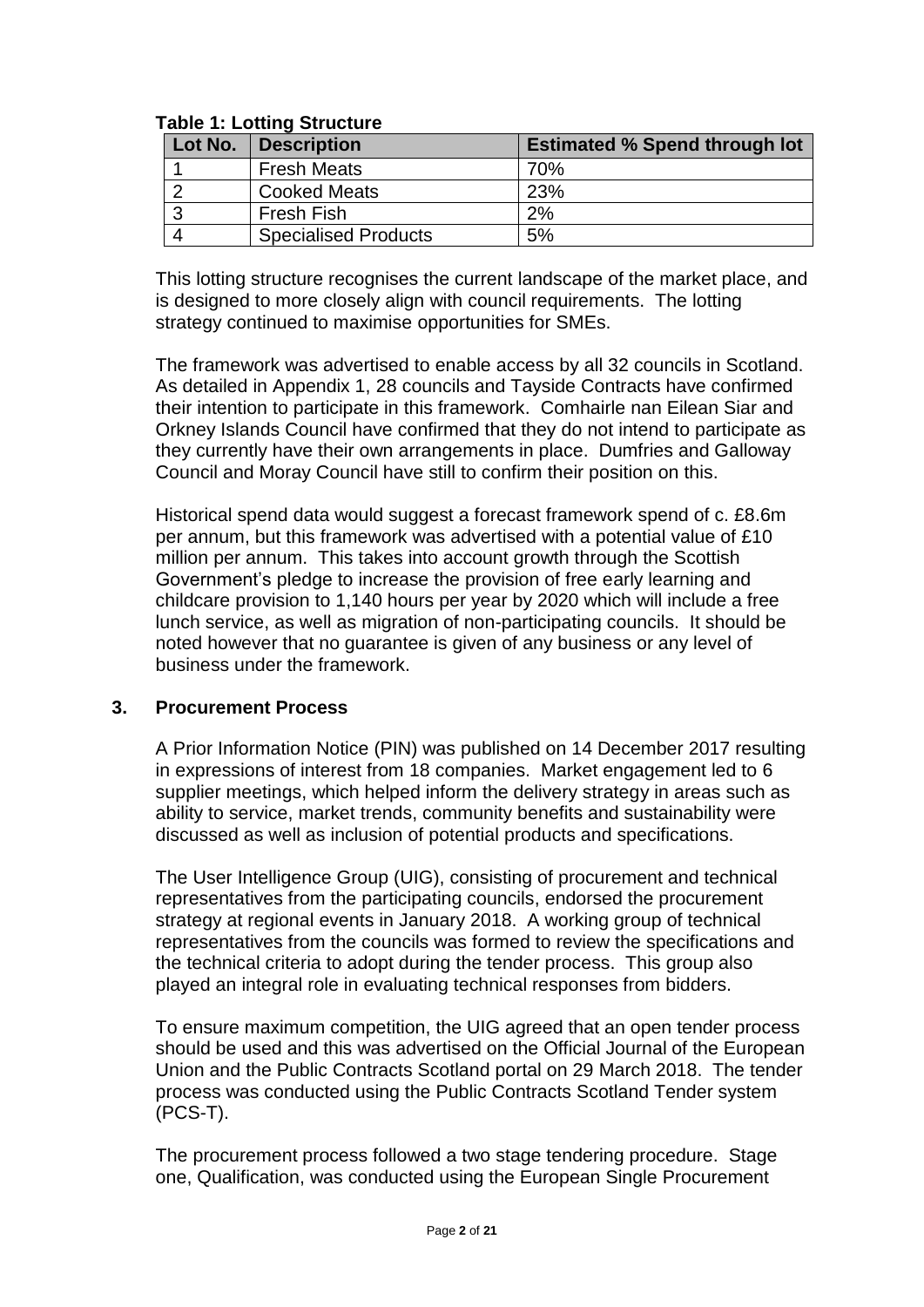Document (ESPD). Within the ESPD, tenderers are required to answer a number of exclusionary questions along with questions on insurance, financial standing, quality management, health and safety and environmental management.

At the second stage of the process offers were evaluated against the following criteria and weightings with the technical breakdown shown in table 2 below:

- Technical 20%
- Commercial 80%

#### **Table 2: Technical Scoring Breakdown**

| <b>Area</b>                                            | <b>Maximum Score</b><br><b>Available</b> |
|--------------------------------------------------------|------------------------------------------|
| <b>Fair Work Practices</b>                             | 2                                        |
| <b>Community Benefits</b>                              | っ                                        |
| <b>Servicing the Contract</b>                          |                                          |
| <b>Supply Chain Traceability</b>                       | 5                                        |
| CO <sub>2</sub> Emissions, Food Miles & Route Planning |                                          |
| Recycling                                              | 6                                        |

Within the technical section, bidders were required to evidence their knowledge and experience by responding to technical questions, which included areas such as supply chain traceability, fair work practices, servicing the contract, reduction of CO<sub>2</sub> emissions and food miles and recycling. In addition to these questions, a scored question was also asked in relation to the commitments bidders would make in respect of community benefits.

Within the commercial section for all lots, bidders were invited to offer a net delivered price for each of the core products used by councils. Bidders also had the ability to offer variant pricing for individual geographic council sub-lots due to the varying distribution requirements of each council.

## **4. Report on Offers Received**

The tender document was downloaded by 17 organisations, with 10 tender responses received.

A summary of all offers received is provided in Appendix 2.

All respondents passed the first stage assessment. However, Hartleys Farm Foods Ltd was non-compliant with the second stage technical assessment as they failed to offer an ability to service for any council area.

Despite significant engagement with the marketplace, as per the current framework, no offer was received for the following council regions and lots:

- Argyll & Bute Council Area E Tiree & Coll Lots 1, 3 and 4
- Argyll & Bute Council Area F Islay, Jura & Colonsay Lots 1, 3 and 4
- Comhairle nan Eilean Siar Lots 1, 3 and 4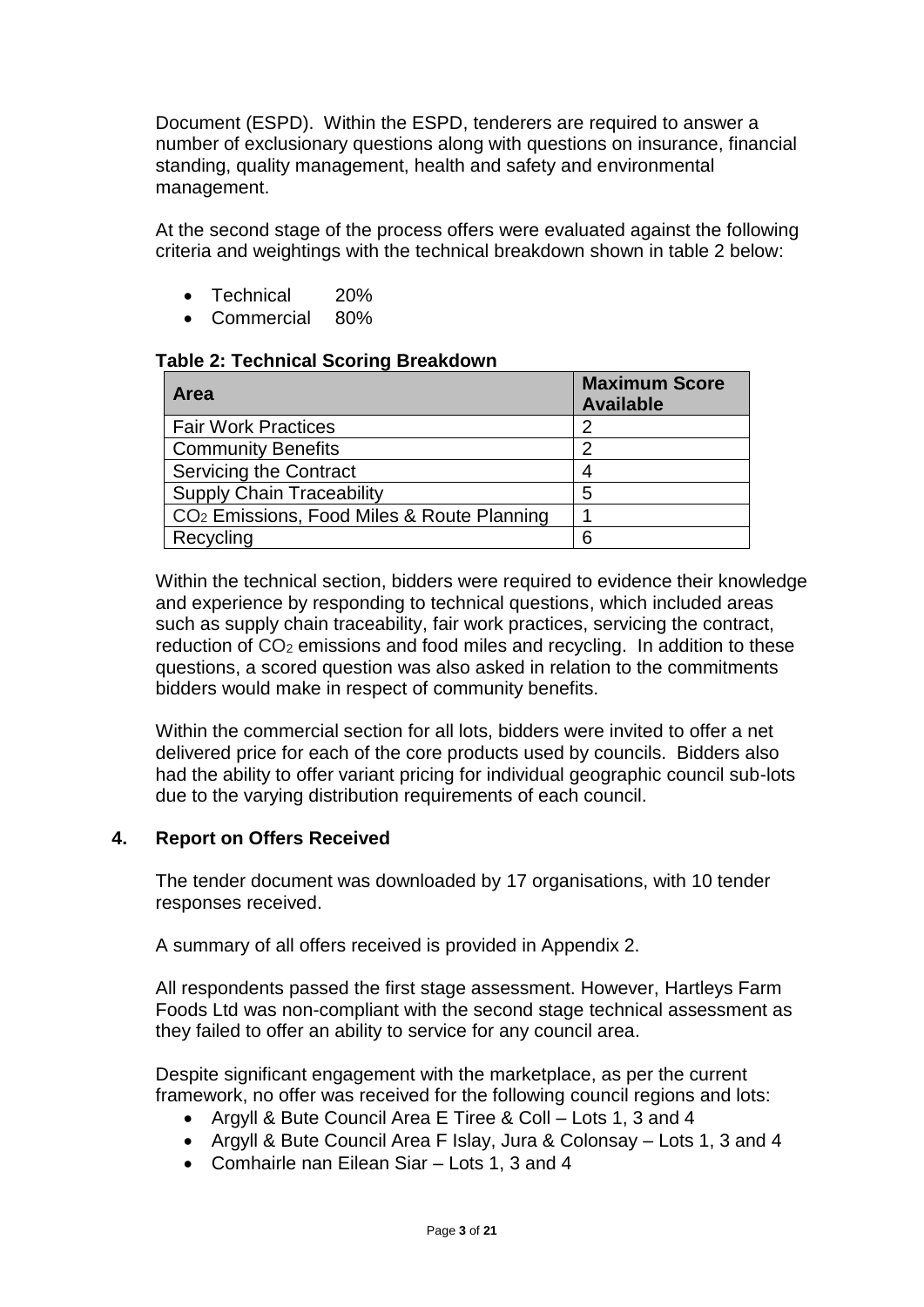- Highland Council Lots 1, 3 and 4
- Orkney Islands Council Lots 1-4
- Shetland Islands Council Lots 1-4

Scotland Excel will continue to liaise with these councils following award of this framework, including offering assistance with any future local procurement processes.

Based on the criteria and scoring methodology set out in the tender document, a full evaluation of the compliant offers received was completed. Appendix 3 confirms the scoring achieved by each bidder.

## **5. Recommendations**

Based on the evaluation undertaken, and in line with the criteria and weightings set out above, it is recommended that a multi supplier framework agreement is awarded to 7 suppliers across the four lots as outlined in Appendix 3.

For the recommended suppliers, Renfrewshire Council's Environmental Services has assessed self-audit documentation, as well as the latest audit reports from relevant Food Enforcement Authorities. Site audits were also conducted to ensure that recommended suppliers comply with the relevant legislation and have robust processes in place for managing a contract of this nature. All relevant reports and audits were considered to be satisfactory and compliant with requirements.

The 7 recommended suppliers provide the choice, scope and range required by councils as well as representing best value and providing geographical coverage. These 7 suppliers also represent a mix of small, medium and large organisations, with 5 of the recommended suppliers classified as SMEs.

## **6. Benefits**

#### **Savings**

Scotland Excel conducted a benchmarking exercise for each council based on the available historical information. The results of this benchmarking are detailed in Appendix 1.

The projected average saving across all applicable councils is 2.3%, which equates to an estimated total saving of approximately £196k per annum based on current forecast spend levels. The projected savings per council ranges from a saving of -4% to a saving of 12.2%. These costs / savings are largely dependent on the menus adopted by each council, the sustainability of the products they are using and the suppliers tendering for each council.

#### **Price Stability**

For all lots, suppliers agreed to hold both core and non-core pricing for six months. Furthermore, 6 suppliers have agreed to provide fixed pricing on core products for 12 months and 4 suppliers have agreed to provide fixed pricing on non-core products for 12 months.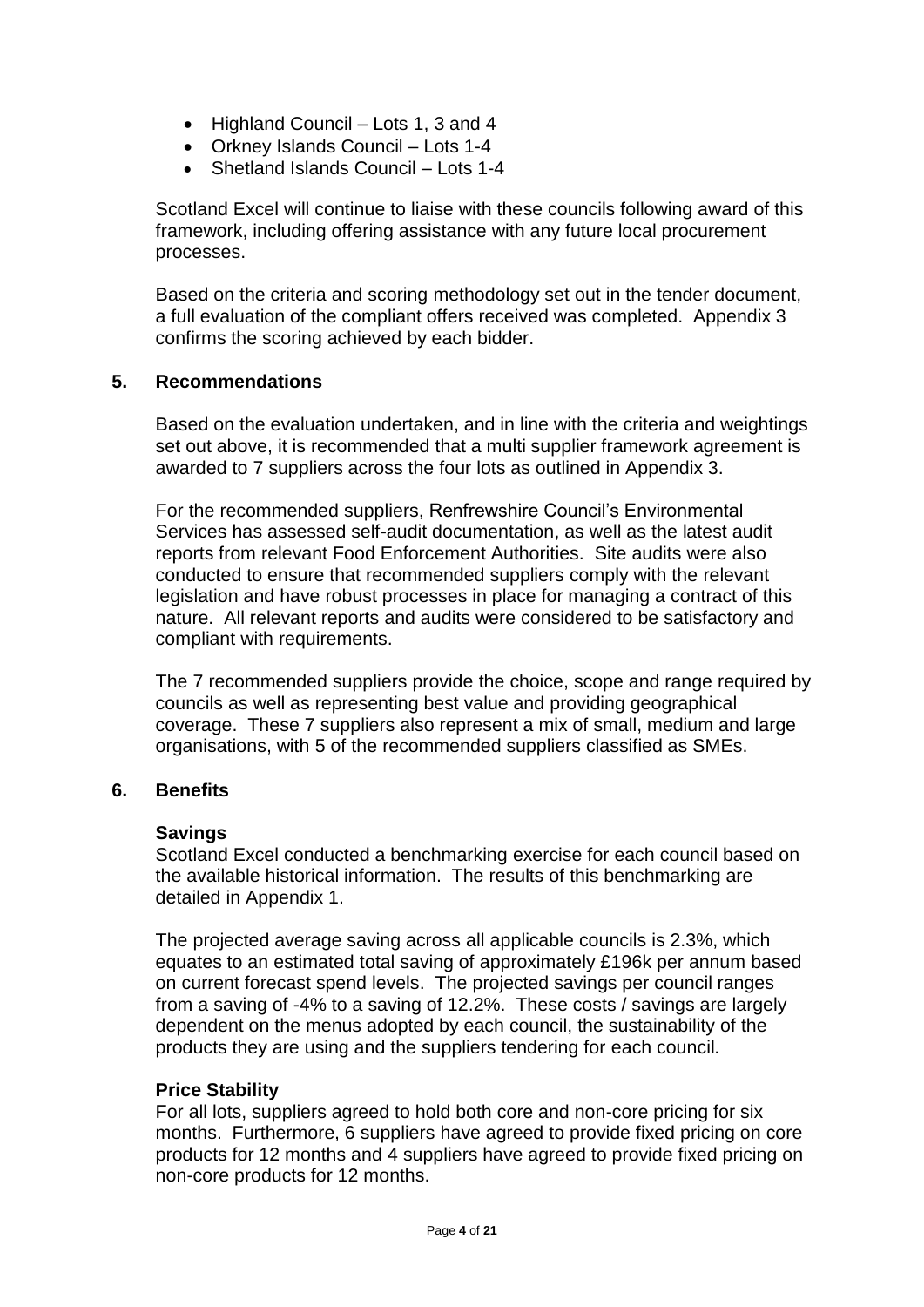## **Sustainable Procurement Benefits**

Scotland Excel worked alongside Zero Waste Scotland during strategy and tender development to establish the most relevant sustainable factors for inclusion in the framework. Suppliers were asked to complete method statements on assisting councils with recycling on areas such as reducing plastic packaging, eliminating the use of black plastic, offering reusable, returnable packaging solutions and any food waste prevention solutions.

Some solutions offered in reducing plastic packaging included reducing the film thickness in inner plastic packs and the use of polystyrene boxes which can be returned for recycling with this further being investigated to look at replacing polystyrene with rice-based and carboard packaging. Many suppliers also use re-usable crates / delivery trays which are then returned to suppliers either immediately or on the next delivery visit where they will then be sterilised and re-used. Finally, the majority of suppliers have already eliminated the use of black plastic on their products and those that do still use it have already begun reducing the number of lines using this kind of packaging.

Examples of solutions for food waste included focusing on diverting waste to local farms as animal feed and flexibility in quantities and pack size to avoid excessive product. Suppliers also offered for excess stock to be donated to charities (where safe for consumption). Finally, workshops can also be offered on good practice across food production including stock rotation, portion control, utilising excess products and creative menu engineering.

Definitions of "country of origin of Scotland" and "manufactured in Scotland" were included within the tender to allow both elements to be monitored and recorded correctly. The origin of all products was captured through the tender process and this will be tracked during the life of the framework through quarterly management information returns.

The framework has also seen the number of sustainably sourced meat and fish products increase by 60%. Further sustainable benefits are likely to be captured through the life of the framework through planned core product reviews to further increase the number of locally sourced products.

#### **Community Benefits**

At the strategy UIG, the group endorsed that community benefits attained would be delivered at a local level for each council and would be aligned to the Scottish Government's National Indicators.

This is a different approach to the current framework and should ensure that councils receive community benefits tailored to their spend levels, and reflective of their local needs, whilst taking the National Indicators into account.

Of the 7 recommended suppliers, 6 have confirmed their commitment to Scotland Excel's community benefits approach for this framework. The supplier who has not committed to this has not done so due to their holistic approach taken to community benefits across the frameworks they are part of. Delivered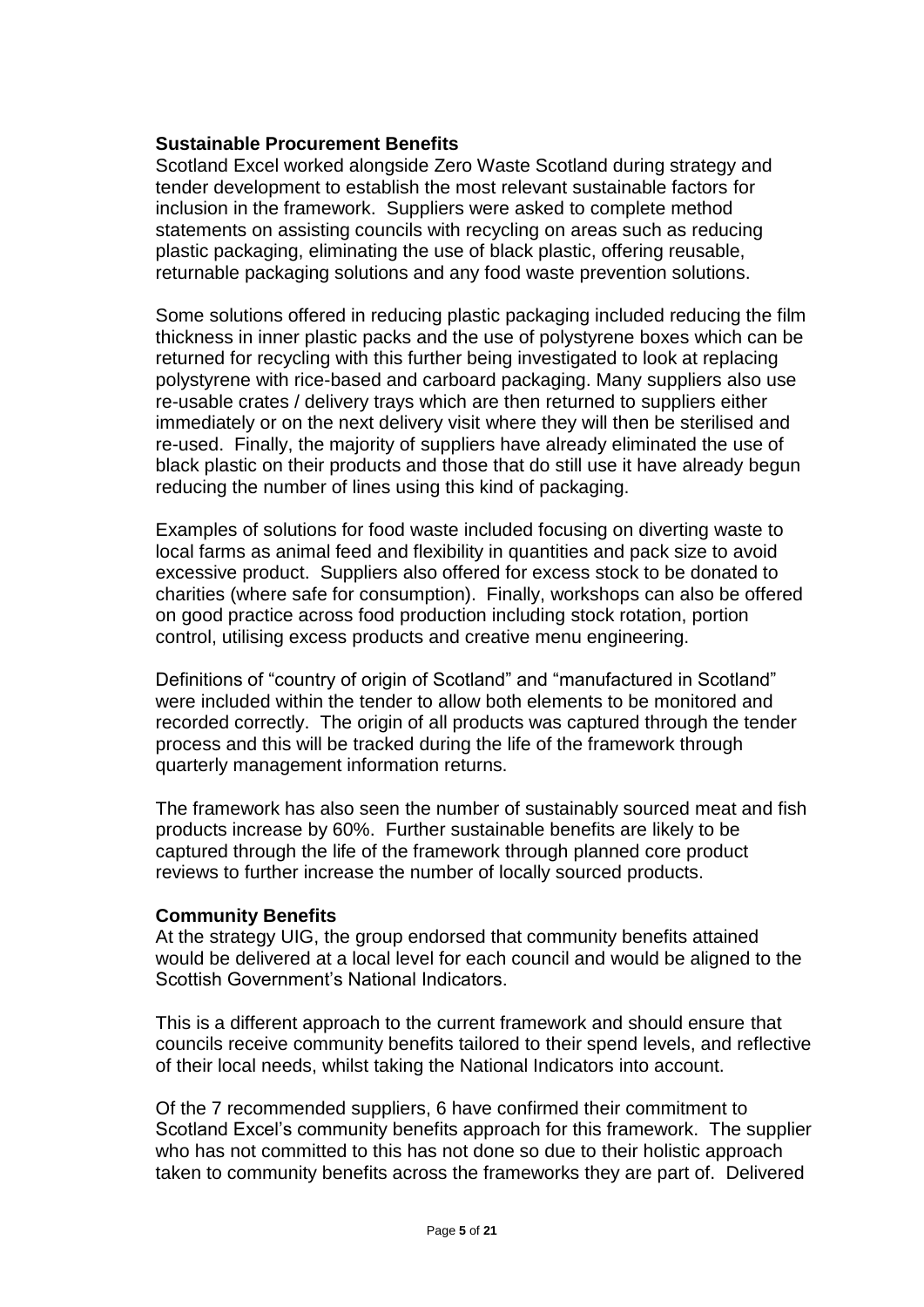benefits will be based on the annual spend thresholds of bidder's costs provided for individual councils.

When councils reach annual spend thresholds with a supplier they will accrue "Community Benefit Points". The community benefits lead or other designated person will liaise with the bidder to finalise the specific benefits that they are offered under the framework relative to spend.

Within the published tender documents, suppliers were given a list of indicative community benefits that could be agreed with councils. Examples of the indicative benefits which were conveyed to suppliers were:

- Fundraising event for external charities / initiatives within the council area;
- Engage in community projects such as growing of food, allotment assistance, for a minimum of 10 hours;
- Work placements to school students from council area;
- Offer training sessions to wider community within the council are (nonemployees / school children);
- Employability workshop or event in a school, college or group within the council area;
- Donation of materials and / or labour to support community projects within the council area to the value of £250;
- Sponsorship of sports team or community event within the council area, to the value of £500;
- Recruit a modern (or other approved) apprentice from within the council area; and
- Recruit one person from with the council area.

Scotland Excel will support delivery of these commitments during the lifetime of the framework and this will also be reported through ongoing contract management returns. Results reported on community benefits will be disseminated to councils on a six monthly basis.

## **Fair Work Practices**

Suppliers were also scored on how they will engage in fair work practices for staff employed in the delivery of this framework.

This included questioning suppliers on how they avoid exploitative employment practices and improve the wide diversity of their staff. In addition, suppliers were also asked for details on what training they provided for their staff, as well as how they proactively engage with them to promote empowerment so that they can fulfil their potential. Most suppliers stated that they offered development programmes for their staff, which included training and courses that looked to enhance their skills and advance their careers.

For information, suppliers were also asked to confirm their approach to the Scottish Living Wage. Of the 7 recommended suppliers: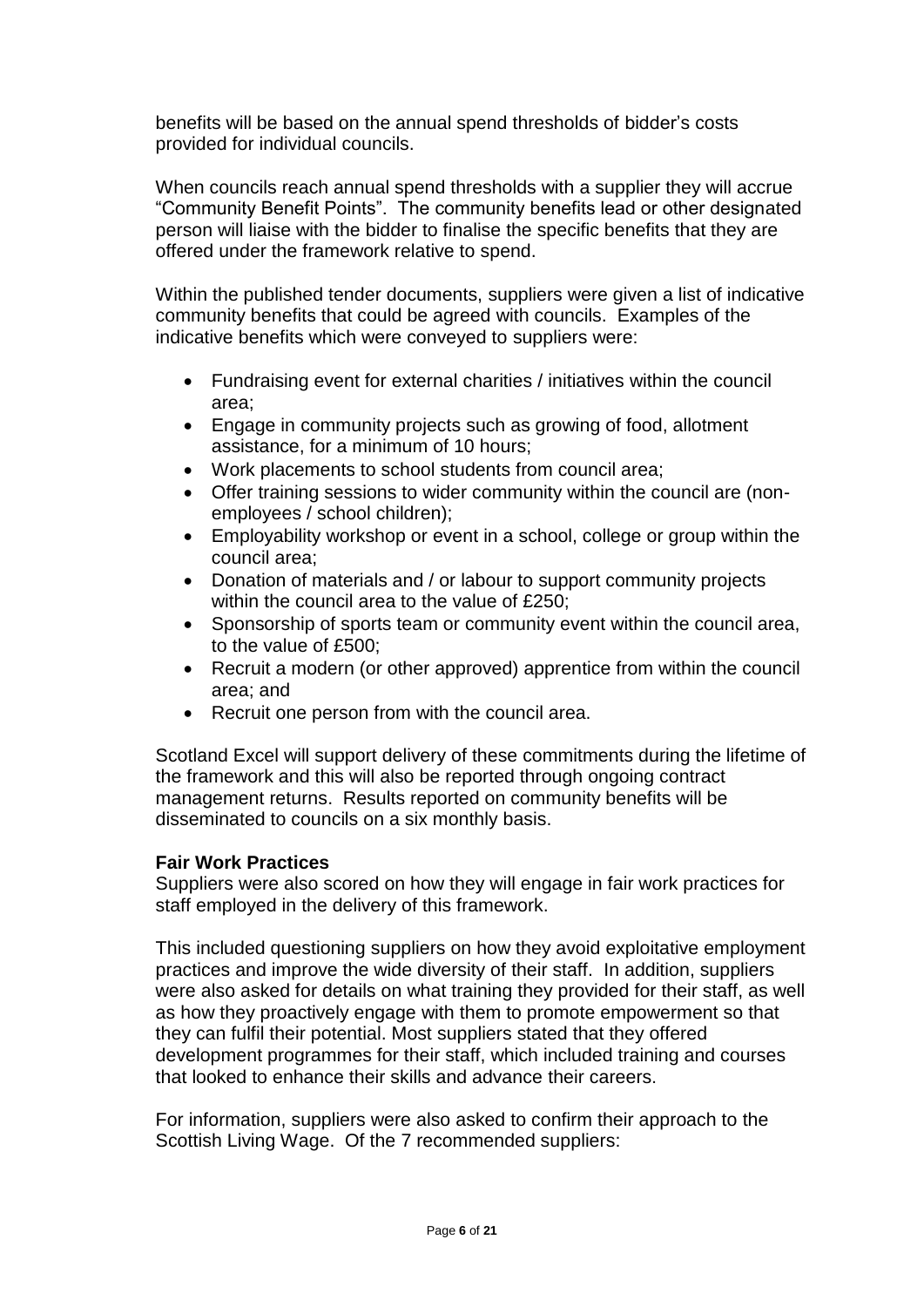- 2 are working towards accreditation of becoming a Scottish Living Wage supplier; and
- 1 further supplier has agreed to provide this same commitment within the initial two-year period of the Framework Contract.

Scotland Excel will continue to monitor Fair Work Practices including the Scottish Living Wage within its contract and supplier management programme. Scotland Excel will work with all awarded suppliers who do not yet pay the Scottish Living Wage to encourage them to achieve this.

## **7. Contract Mobilisation and Management**

In accordance with Scotland Excel's established contract and supplier management programme, this framework has been classified as a level 1 arrangement in terms of both risk and spend requiring as a minimum quarterly supplier meetings. The UIG will be convened on a regular basis throughout the framework period.

Achievement of key performance indicators as provided in the tender, such as the number of environmentally sourced products, development of SMEs / Scottish Economy and recycling quotas will be finalised and agreed at contract award.

#### **8. Summary**

This framework for supply & distribution of fresh meats, cooked meats and fresh fish aims to maximise collaboration, promote added value and deliver best value. A range of benefits can be reported in relation to savings, price stability, sustainability and community benefits.

The Executive Sub Committee is requested to approve the recommendation to award this framework agreement to the suppliers as detailed in Appendix 3.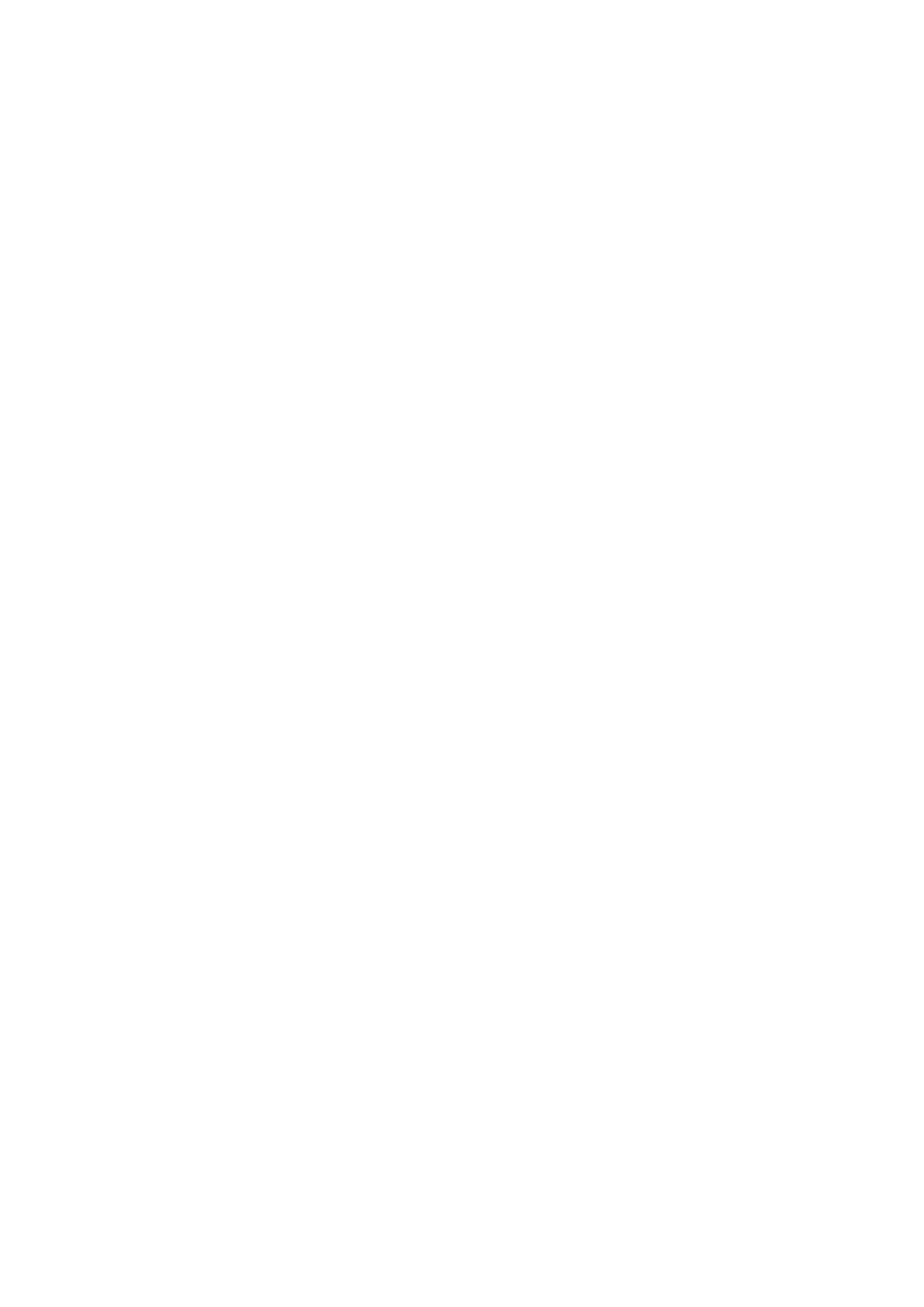## **Appendix 1 – Participation, Spend and Savings Summary Fresh Meats, Cooked Meats and Fresh Fish 01-18**

|                                  | Participation in | <b>Participation Entry</b> | <b>Estimated Annual</b>  |                                          |                | % Estimated             | <b>Estimated Annual</b> |                                     |
|----------------------------------|------------------|----------------------------|--------------------------|------------------------------------------|----------------|-------------------------|-------------------------|-------------------------------------|
| <b>Member Name</b>               | Contract         | Date                       | Spend (£)                | <b>Source of Spend Data</b>              | Indexation (%) | <b>Forecast Savings</b> | Savings (£)             | <b>Basis of Savings Calculation</b> |
| Aberdeen City Council            | Yes              | 01 October 2018            | £454,473                 | Contract MI - Confirmed by Member        | 4.0%           | $-2.9%$                 | $-£13,200$              | Benchmarked Current Contract*       |
| Aberdeenshire Council            | Yes              | 01 October 2018            | £645,679                 | Contract MI - Confirmed by Member        | 4.0%           | $-4.0%$                 | $-E25,515$              | Benchmarked Current Contract*       |
| <b>Angus Council</b>             | Yes              | 01 October 2018            | £34,073                  | Contract MI - Confirmed by Member        | 4.0%           | 11.5%                   | £3,914                  | Benchmarked Current Contract*       |
| Argyll & Bute Council            | Yes              | 01 October 2018            | £143,545                 | Contract MI - Confirmed by Member        | 4.0%           | $-1.1%$                 | $-£1,586$               | Benchmarked Current Contract*       |
| City of Edinburgh Council        | Yes              | 01 October 2018            | £566,440                 | Contract MI - Confirmed by Member        | 4.0%           | 7.2%                    | £40,740                 | Benchmarked Current Contract*       |
| Clackmannanshire Council         | Yes              | 01 October 2018            | £51,858                  | Contract MI - Confirmed by Member        | 4.0%           | 8.1%                    | £4,192                  | Benchmarked Current Contract*       |
| Comhairle nan Eilean Siar        | No               |                            |                          | Contract MI - Confirmed by Member        |                |                         |                         |                                     |
| Dumfries & Galloway Council      | TBC              | <b>TBC</b>                 | £319,234                 | Contract MI - Confirmed by Member        | 4.0%           | 2.2%                    | £7,023                  | Average Benchmark                   |
| Dundee City Council              | Yes              | 01 October 2018            |                          | Contained within Tayside Contracts Spend |                |                         |                         |                                     |
| <b>East Ayrshire Council</b>     | Yes              | 01 October 2018            | £114,945                 | Contract MI - Confirmed by Member        | 4.0%           | 12.2%                   | £14,060                 | Benchmarked Current Contract*       |
| East Dunbartonshire Council      | Yes              | 01 October 2018            | £132,988                 | Contract MI - Confirmed by Member        | 4.0%           | 2.9%                    | £3,905                  | Benchmarked Current Contract*       |
| <b>East Lothian Council</b>      | Yes              | 01 October 2018            | £151,398                 | Contract MI - Confirmed by Member        | 4.0%           | 5.1%                    | £7,734                  | Benchmarked Current Contract*       |
| <b>East Renfrewshire Council</b> | Yes              | 01 October 2018            | £139,892                 | Contract MI - Confirmed by Member        | 4.0%           | 2.4%                    | £3,423                  | <b>Benchmarked Current Contract</b> |
| <b>Falkirk Council</b>           | Yes              | 01 October 2018            | £197,043                 | Contract MI - Confirmed by Member        | 4.0%           | 1.9%                    | £3,734                  | Benchmarked Current Contract*       |
| <b>Fife Council</b>              | Yes              | 01 October 2018            | £456,333                 | Contract MI - Confirmed by Member        | 4.0%           | $-1.0%$                 | $-£4,471$               | Benchmarked Current Contract*       |
| Glasgow City Council             | Yes              | 01 October 2018            | £1,037,000               | Member Provided                          | 4.0%           | 4.7%                    | £48,573                 | Benchmarked Current Contract*       |
| <b>Highland Council</b>          | Yes              | 01 October 2018            | £124,000                 | Contract MI - Confirmed by Member        | 4.0%           | $-0.2%$                 | $-E306$                 | Benchmarked Current Contract*       |
| Inverclyde Council               | Yes              | 01 October 2018            | £136,351                 | Contract MI - Confirmed by Member        | 4.0%           | 4.7%                    | £6,380                  | <b>Benchmarked Current Contract</b> |
| Midlothian Council               | Yes              | 01 October 2018            | £106,273                 | Contract MI - Confirmed by Member        | 4.0%           | 0.0%                    | $-E23$                  | Benchmarked Current Contract*       |
| Moray Council                    | TBC              | <b>TBC</b>                 | $\overline{\phantom{a}}$ |                                          |                |                         |                         |                                     |
| North Ayrshire Council           | Yes              | 01 October 2018            | £442,793                 | Contract MI - Confirmed by Member        | 4.0%           | $-4.0%$                 | $-£17.811$              | Benchmarked Current Contract*       |
| North Lanarkshire Council        | Yes              | 01 October 2018            | £624,227                 | Contract MI - Confirmed by Member        | 4.0%           | 1.9%                    | £11,890                 | Benchmarked Current Contract*       |
| <b>Orkney Islands Council</b>    | No               |                            | $\sim$                   |                                          |                |                         |                         |                                     |
| Perth & Kinross Council          | Yes              | 01 October 2018            | £33,783                  | Contract MI - Confirmed by Member        | 4.0%           | 6.3%                    | £2,115                  | Benchmarked Current Contract*       |
| Renfrewshire Council             | Yes              | 01 October 2018            | £277,283                 | Contract MI - Confirmed by Member        | 4.0%           | 4.1%                    | £11,489                 | Benchmarked Current Contract*       |
| <b>Scottish Borders Council</b>  | Yes              | 01 October 2018            | £200,000                 | Contract MI - Confirmed by Member        | 4.0%           | 4.0%                    | £7,922                  | <b>Benchmarked Current Contract</b> |
| <b>Shetland Islands Council</b>  | Yes              |                            |                          |                                          |                |                         |                         |                                     |
| South Ayrshire Council           | Yes              | 01 October 2018            | £179,136                 | Contract MI - Confirmed by Member        | 4.0%           | 6.8%                    | £12,243                 | Benchmarked Current Contract*       |
| South Lanarkshire Council        | Yes              | 01 October 2018            | £417,709                 | Contract MI - Confirmed by Member        | 4.0%           | $-1.8%$                 | $-E7,378$               | Benchmarked Current Contract*       |
| <b>Stirling Council</b>          | Yes              | 01 October 2018            | £168,608                 | Member Provided                          | 4.0%           | 2.2%                    | £3,709                  | Average Benchmark                   |
| West Dunbartonshire Council      | Yes              | 01 October 2018            | £273,849                 | Contract MI - Confirmed by Member        | 4.0%           | 7.8%                    | £21,453                 | Benchmarked Current Contract*       |
| <b>West Lothian Council</b>      | Yes              | 01 October 2018            | £479,886                 | Contract MI - Confirmed by Member        | 4.0%           | 6.9%                    | £32,966                 | Benchmarked Current Contract*       |
| <b>Tayside Contracts</b>         | Yes              | 01 October 2018            | £594,391                 | Contract MI - Confirmed by Member        | 4.0%           | 2.9%                    | £16,962                 | Benchmarked Current Contract*       |
| <b>Totals</b>                    |                  |                            | £8,503,190               |                                          |                | 2.3%                    | £194,138                |                                     |
| <b>Associate Members</b>         | Yes              | 01 October 2018            | £95,000                  | Member Provided                          | 4.0%           | 2.2%                    | £2.090                  | Average Benchmark                   |
| <b>Totals</b>                    |                  |                            | £8,598,190               |                                          |                | 2.3%                    | £196,228                |                                     |

Asterisk (\*) denotes confirmation TBC

Indexation - This column confirms the difference when the relevant market indices are compared with the relevant Contract indices derived from framework specific cost drivers/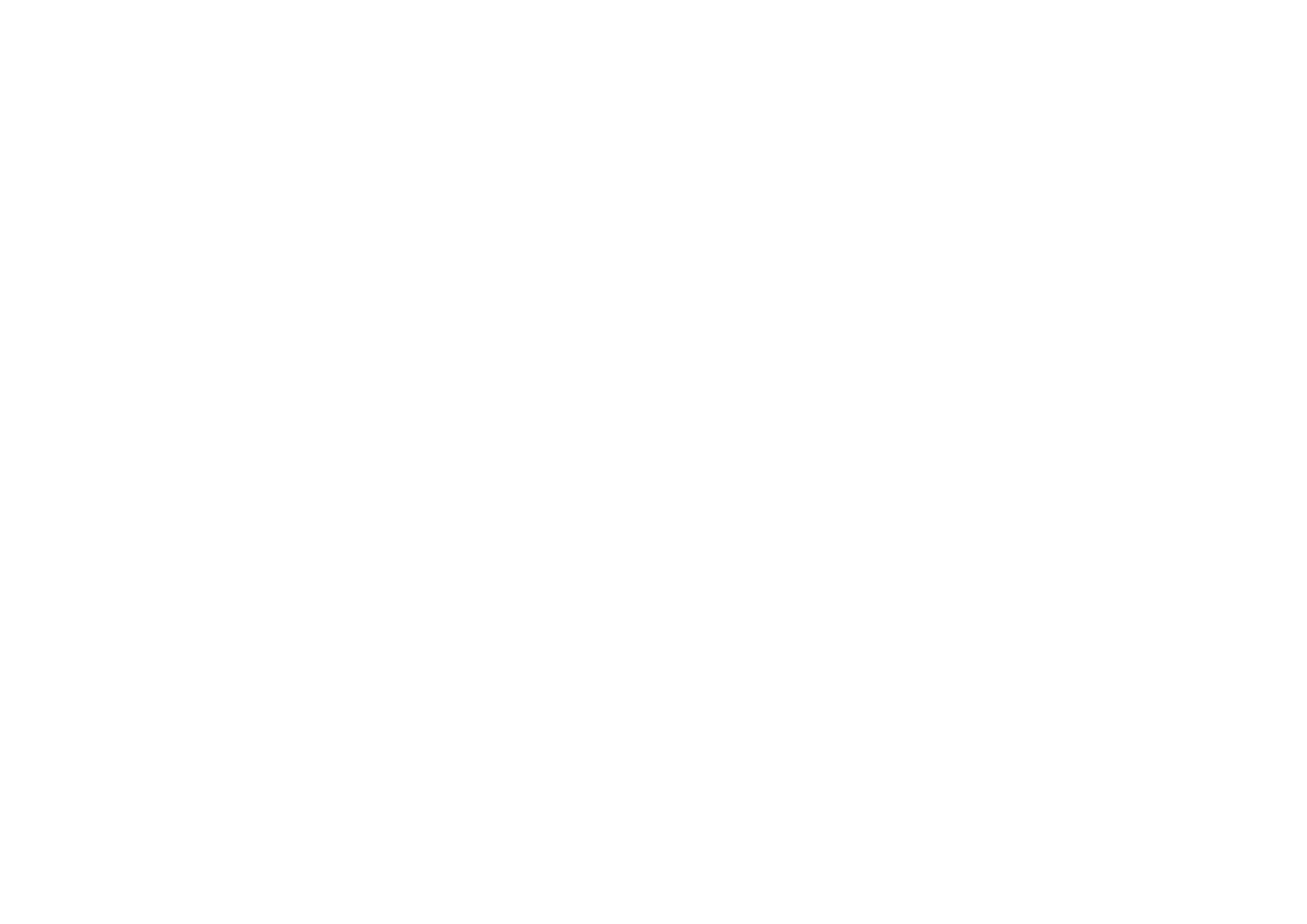# **Appendix 2 - SME Status**

| <b>Company Name</b>                         | <b>SME Status</b> | Location                      | <b>Lots Offered</b> |
|---------------------------------------------|-------------------|-------------------------------|---------------------|
| <b>Brake Bros Ltd</b>                       | Large             | Ashford, Kent                 |                     |
| Campbell Brothers Ltd                       | Medium            | Bonnyrigg, Midlothian         | $1 - 4$             |
| Campbell's Prime Meat Ltd                   | Large             | Linlithgow, West Lothian      | $1 - 4$             |
| Gordon McWilliam (Aberdeen) Ltd             | Small             | Aberdeen, Aberdeen City       | 1, 2 and 3          |
| John Gilmour Butchers                       | Small             | Macmerry, East Lothian        |                     |
| IJ Pieroni & Sons Ltd                       | Small             | Ayr, South Ayrshire           | $3$ and $4$         |
| McLays Ltd                                  | Medium            | Glasgow, Glasgow City         | $1 - 4$             |
| PFD (Carlisle) Ltd. t/a Pioneer Foodservice | Medium            | Carlisle, Cumbria             | 1 and 2             |
| Dennis Thomson (Fresh Meat) Ltd             | Small             | Dumfries, Dumfries & Galloway |                     |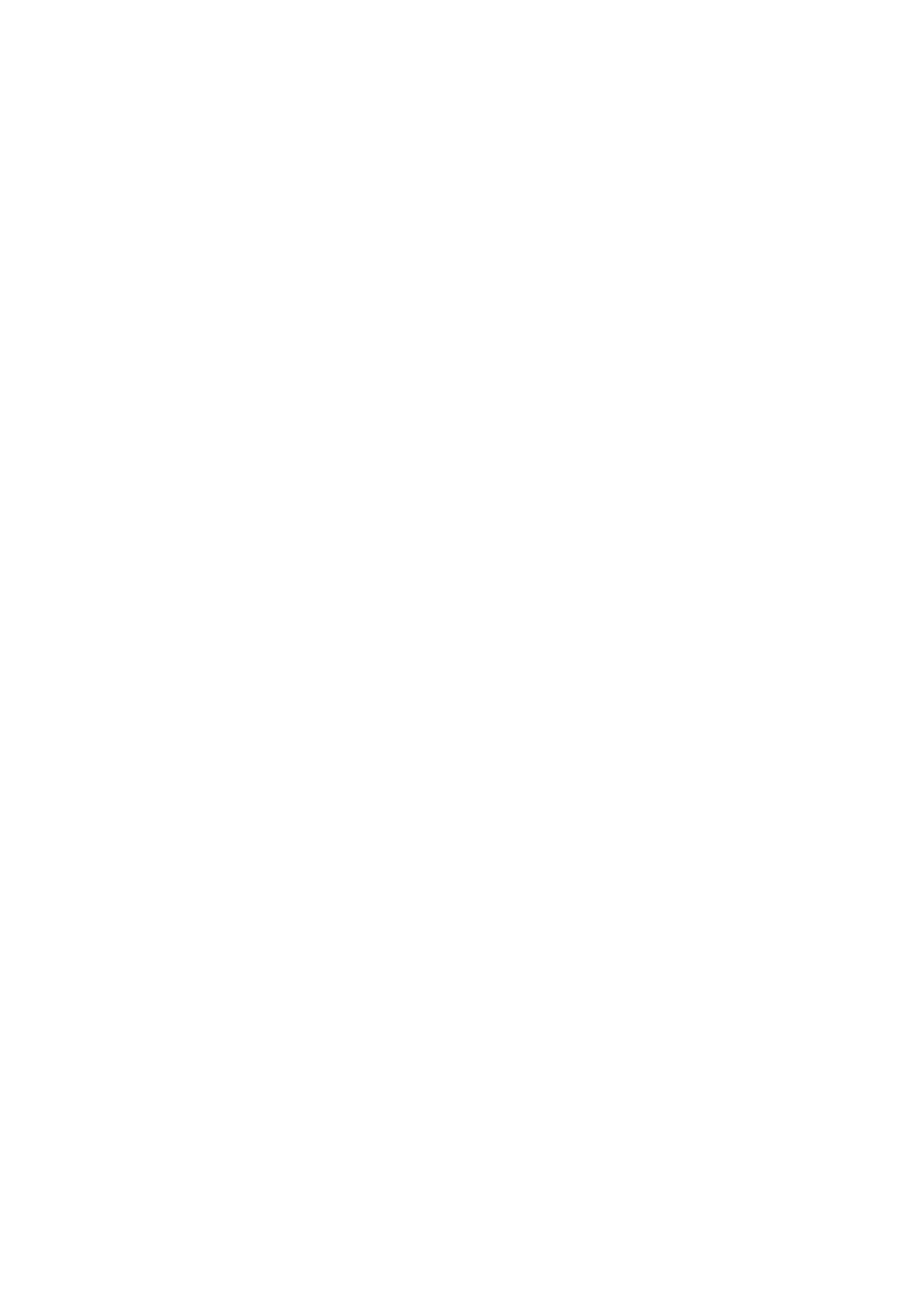# **Appendix 3 - Scoring and Recommendations** <sup>1</sup>

| Council                                                        | Supplier                                     | Lot 1 | Council                                             | Supplier                        | Lot 1 |
|----------------------------------------------------------------|----------------------------------------------|-------|-----------------------------------------------------|---------------------------------|-------|
| Aberdeen City Council                                          | Gordon McWilliam (Aberdeen) Ltd*             | 91.00 | Aberdeeshire Council                                | Campbell Brothers Ltd*          | 92.63 |
|                                                                | Campbell Brothers Ltd                        | 90.89 |                                                     | Gordon McWilliam (Aberdeen) Ltd | 87.43 |
|                                                                |                                              |       |                                                     |                                 |       |
| Council                                                        | Supplier                                     | Lot 1 | Council                                             | Supplier                        | Lot 1 |
| Angus Council - Non School Meals                               | Campbell Brothers Ltd*                       | 92.63 | Argyll & Bute Council Area A - Cowal                | Campbell's Prime Meat Ltd*      | 96.75 |
|                                                                | Campbell's Prime Meat Ltd                    | 90.89 |                                                     |                                 |       |
|                                                                |                                              |       |                                                     |                                 |       |
| Council                                                        | Supplier                                     | Lot 1 | Council                                             | Supplier                        | Lot 1 |
| Argyll & Bute Council Area B - Oban & Lorne                    | Campbell's Prime Meat Ltd*                   | 96.75 | Argyll & Bute Council Area C - Mid Argyll & Kintyre | Campbell's Prime Meat Ltd*      | 96.75 |
|                                                                |                                              |       |                                                     |                                 |       |
| Council                                                        | Supplier                                     | Lot 1 | Council                                             | Supplier                        | Lot 1 |
| Argyll & Bute Council Area D - Helensburgh &                   | Campbell Brothers Ltd*                       | 92.63 | Argyll & Bute Council Area E - Tiree & Coll         | <b>NO OFFER</b>                 | N/A   |
| Lomand                                                         | Campbell's Prime Meat Ltd                    | 81.55 |                                                     |                                 |       |
|                                                                |                                              |       |                                                     |                                 |       |
| Council                                                        | Supplier                                     | Lot 1 | Council                                             | Supplier                        | Lot 1 |
| Argyll & Bute Council Area F - Islay, Jura & Colonsay NO OFFER |                                              | N/A   | Argyll & Bute Council Area G - Mull                 | Campbell's Prime Meat Ltd*      | 96.75 |
|                                                                |                                              |       |                                                     |                                 |       |
| Council                                                        | Supplier                                     | Lot 1 | Council                                             | Supplier                        | Lot 1 |
| Argyll & Bute Council Area H - Bute                            | Campbell's Prime Meat Ltd*                   | 96.75 |                                                     | Campbell Brothers Ltd*          | 92.63 |
|                                                                |                                              |       | City of Edinburgh Council                           | Campbell's Prime Meat Ltd       | 90.45 |
|                                                                |                                              |       |                                                     | John Gilmour Butchers           | 78.51 |
|                                                                |                                              |       |                                                     |                                 |       |
| Council                                                        | Supplier                                     | Lot 1 | Council                                             | Supplier                        | Lot 1 |
|                                                                | McLays Ltd*                                  | 96.10 | Comhairle nan Eilean Siar                           | <b>NO OFFER</b>                 | N/A   |
| Clackmannanshire Council                                       | Campbell Brothers Ltd                        | 92.63 |                                                     |                                 |       |
|                                                                | Campbell's Prime Meat Ltd                    | 90.94 |                                                     |                                 |       |
|                                                                | John Gilmour Butchers                        | 65.74 |                                                     |                                 |       |
|                                                                |                                              |       |                                                     |                                 |       |
| Council                                                        | Supplier                                     | Lot 1 | Council                                             | Supplier                        | Lot 1 |
|                                                                | PFD (Carlisle) Ltd. t/a Pioneer Foodservice* | 93.50 |                                                     | Campbell Brothers Ltd*          | 92.63 |
| Dumfries & Galloway Council                                    | Campbell Brothers Ltd                        | 91.93 | Dundee City Council - Non School Meals              | Campbell's Prime Meat Ltd       | 88.54 |

| Council               | Supplier                  | Lot 1 |
|-----------------------|---------------------------|-------|
| East Ayrshire Council | Campbell Brothers Ltd*    | 92.63 |
|                       | Campbell's Prime Meat Ltd | 88.42 |

| Council | Supplier                                                                     | Lot 1 |  | Council              | Supplier                        | Lot:  |
|---------|------------------------------------------------------------------------------|-------|--|----------------------|---------------------------------|-------|
|         |                                                                              | 91.00 |  | Aberdeeshire Council | Campbell Brothers Ltd*          | 92.6  |
|         | Gordon McWilliam (Aberdeen) Ltd*<br>en City Council<br>Campbell Brothers Ltd | 90.89 |  |                      | Gordon McWilliam (Aberdeen) Ltd | 87.43 |

| Council          | Supplier               | Lot 1 | Council                                          | Supplier                      | Lot. |
|------------------|------------------------|-------|--------------------------------------------------|-------------------------------|------|
| Non Cchool Moole | Campbell Brothers Ltd* | 92.63 | Argyll P<br>Area A -<br>Bute Council<br>. Cowa l | Prime Meat Ltd*<br>Campbell's | 96.7 |

| Council                   | Supplier                   | Lot 1              | Council                                             | Supplier                   | Lot:  |
|---------------------------|----------------------------|--------------------|-----------------------------------------------------|----------------------------|-------|
| cil Area B - Oban & Lorne | Campbell's Prime Meat Ltd* | $AC$ $7r$<br>90.73 | Argyll & Bute Council Area C - Mid Argyll & Kintyre | Campbell's Prime Meat Ltd* | 96.7. |

| Council                  | Supplier               | Lot 1 | Council                                               | Supplie         | Lot: |
|--------------------------|------------------------|-------|-------------------------------------------------------|-----------------|------|
| l Area D - Helensburgh & | Campbell Brothers Ltd* | 92.63 | - Tiree & Coll<br>Argyll<br>. I & Bute Council Area F | <b>NO OFFER</b> | N/   |
|                          |                        |       |                                                       |                 |      |

| Council                                              | Supplier | Lot 1 | Council                                       | Supplier                        | Lot.                   |
|------------------------------------------------------|----------|-------|-----------------------------------------------|---------------------------------|------------------------|
| -y, Jura & Colonsay NO OFFER<br>\rea F<br>i - Islav. |          | N/A   | - Mull<br>  & Bute Council Area G -<br>Argyl' | s Prime Meat Ltd*<br>Campbell's | 0 <sub>0</sub><br>96.7 |

| Council               | Supplier                   | Lot 1 | Council                   | Supplier                  | Lot 1 |
|-----------------------|----------------------------|-------|---------------------------|---------------------------|-------|
| Council Area H - Bute | Campbell's Prime Meat Ltd* | 96.75 |                           | Campbell Brothers Ltd*    | 92.63 |
|                       |                            |       | City of Edinburgh Council | Campbell's Prime Meat Ltd | 90.45 |
|                       |                            |       |                           | John Gilmour Butchers     | 78.51 |

| Council | Supplier    | Lot 1 | Council                       | Supplier        | Lot: |
|---------|-------------|-------|-------------------------------|-----------------|------|
|         | McLays Ltd* | 96.10 | ≧nan Eilean Siar<br>Comhairle | <b>NO OFFER</b> | N/A  |

| Council          | Supplier                                     | Lot 1 | Council                                | Supplier                  | Lot 1 |
|------------------|----------------------------------------------|-------|----------------------------------------|---------------------------|-------|
| Galloway Council | PFD (Carlisle) Ltd. t/a Pioneer Foodservice* | 93.50 | Dundee City Council - Non School Meals | Campbell Brothers Ltd*    | 92.63 |
|                  | Campbell Brothers Ltd                        | 91.93 |                                        | Campbell's Prime Meat Ltd | 88.5  |
|                  | Campbell's Prime Meat Ltd                    | 87.90 |                                        | John Gilmour Butchers     | 79.88 |

| Council | Supplier                                                              | Lot 1 | Council                     | Supplier                             | Lot 1 |
|---------|-----------------------------------------------------------------------|-------|-----------------------------|--------------------------------------|-------|
|         | Campbell Brothers Ltd*<br>rshire Council<br>Campbell's Prime Meat Ltd | 92.63 |                             |                                      | 98.63 |
|         |                                                                       | 88.42 | East Dunbartonshire Council | McLays Ltd*<br>Campbell Brothers Ltd | 91.93 |
|         |                                                                       |       |                             | Campbell's Prime Meat Ltd            | 87.90 |

1 \* Denotes supplier recommended as part-successful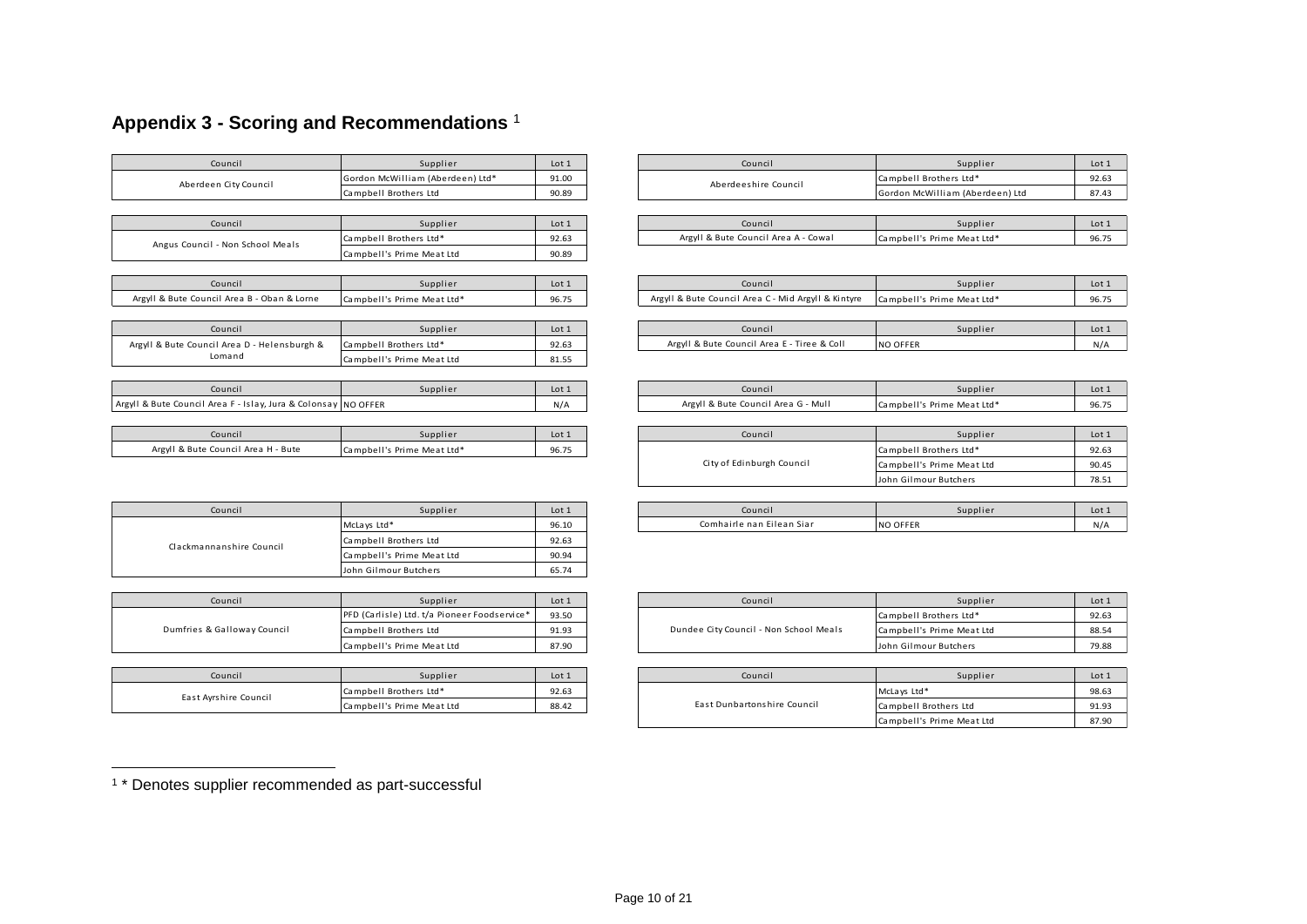| Council              | Supplier                  | Lot 1 | Council                   |  |
|----------------------|---------------------------|-------|---------------------------|--|
|                      | Campbell Brothers Ltd*    | 92.63 |                           |  |
| East Lothian Council | Campbell's Prime Meat Ltd | 87.64 | East Renfrewshire Council |  |
|                      | John Gilmour Butchers     | 73.89 |                           |  |
|                      |                           |       |                           |  |
| Council              | Supplier                  | Lot 1 | Council                   |  |
|                      | McLays Ltd*               | 98.63 |                           |  |
| Falkirk Council      | Campbell's Prime Meat Ltd | 87.39 | Fife Council              |  |
|                      | Campbell Brothers Ltd     | 82.68 |                           |  |
|                      | John Gilmour Butchers     | 82.33 |                           |  |
|                      |                           |       |                           |  |
|                      |                           |       |                           |  |

| Council              | Supplier                  | Lot 1 |
|----------------------|---------------------------|-------|
|                      | McLays Ltd*               | 98.63 |
| Glasgow City Council | Campbell's Prime Meat Ltd | 85.86 |
|                      | Campbell Brothers Ltd     | 85.63 |
|                      | John Gilmour Butchers     | 63.17 |

| Council            | Supplier                  | Lot 1 |
|--------------------|---------------------------|-------|
|                    | McLays Ltd*               | 98.63 |
| Inverclyde Council | Campbell's Prime Meat Ltd | 91.43 |
|                    | Campbell Brothers Ltd     | 89.32 |

| `ounci l      | Supplier               | Lot 1 |
|---------------|------------------------|-------|
| Moray Council | Campbell Brothers Ltd* | 92.63 |

| Council                                | Supplier                   | .ot   |
|----------------------------------------|----------------------------|-------|
| North Ayrshire Council - Isle of Arran | Campbell's Prime Meat Ltd* | 96.75 |

| Council                | Supplier        | Lot 1 |
|------------------------|-----------------|-------|
| Orkney Islands Council | <b>NO OFFER</b> | N/A   |

| Council       | Supplier                  | Lot 1 | Council                   | Supplier                  | Lot:  |
|---------------|---------------------------|-------|---------------------------|---------------------------|-------|
|               | Campbell Brothers Ltd*    | 92.63 |                           | McLays Ltd*               | 93.93 |
| thian Council | Campbell's Prime Meat Ltd | 87.64 | East Renfrewshire Council | Campbell Brothers Ltd     | 92.63 |
|               | John Gilmour Butchers     | 73.89 |                           | Campbell's Prime Meat Ltd | 90.48 |

|                         | Supplier                  | Lot 1 |  | Council      | Supplier                  | Lot 1 |
|-------------------------|---------------------------|-------|--|--------------|---------------------------|-------|
| Council<br>sirk Council | McLays Ltd*               | 98.63 |  | Fife Council | Campbell Brothers Ltd*    | 92.63 |
|                         | Campbell's Prime Meat Ltd | 87.39 |  |              | Campbell's Prime Meat Ltd | 88.38 |
|                         | Campbell Brothers Ltd     | 82.68 |  |              | John Gilmour Butchers     | 72.63 |

| Council | Supplier    | Lot 1 | Council          | Supplier        | Lot |
|---------|-------------|-------|------------------|-----------------|-----|
|         | McLays Ltd* | 98.63 | Highland Counci. | <b>NO OFFER</b> | N/t |

| Council      | Supplier                  | Lot 1 | Council            | Supplier                  | Lot:  |
|--------------|---------------------------|-------|--------------------|---------------------------|-------|
| dyde Council | McLays Ltd*               | 98.63 | Midlothian Council | Campbell Brothers Ltd*    | 92.63 |
|              | Campbell's Prime Meat Ltd | 91.43 |                    | Campbell's Prime Meat Ltd | 83.35 |
|              | Campbell Brothers Ltd     | 89.32 |                    | John Gilmour Butchers     | 75.22 |

| Council       | Supplier               | Lot 1 | Council                                     | Supplier                  | Lot   |
|---------------|------------------------|-------|---------------------------------------------|---------------------------|-------|
| Moray Council | Campbell Brothers Ltd* | 92.63 | North Avrshire Council - Mainland & Cumbrae | Campbell Brothers Ltd*    | 92.63 |
|               |                        |       |                                             | Campbell's Prime Meat Ltd | 85.7  |

| Council                                | Supplier                   | Lot 1                     |                       | Council | Supplier                  | Lot 1 |
|----------------------------------------|----------------------------|---------------------------|-----------------------|---------|---------------------------|-------|
| North Ayrshire Council - Isle of Arran | Campbell's Prime Meat Ltd* | 96.75                     |                       |         | McLays Ltd*               | 94.29 |
|                                        |                            | North Lanarkshire Council | Campbell Brothers Ltd | 92.63   |                           |       |
|                                        |                            |                           |                       |         | Campbell's Prime Meat Ltd | 88.48 |

| Council                | Supplier        | Lot 1                                      |                           | Council | Supplier               | Lot 1 |
|------------------------|-----------------|--------------------------------------------|---------------------------|---------|------------------------|-------|
| Orkney Islands Council | <b>NO OFFER</b> | N/A                                        |                           |         | Campbell Brothers Ltd* | 92.63 |
|                        |                 | Perth & Kinross Council - Non School Meals | Campbell's Prime Meat Ltd | 90.20   |                        |       |
|                        |                 |                                            |                           |         | John Gilmour Butchers  | 73.07 |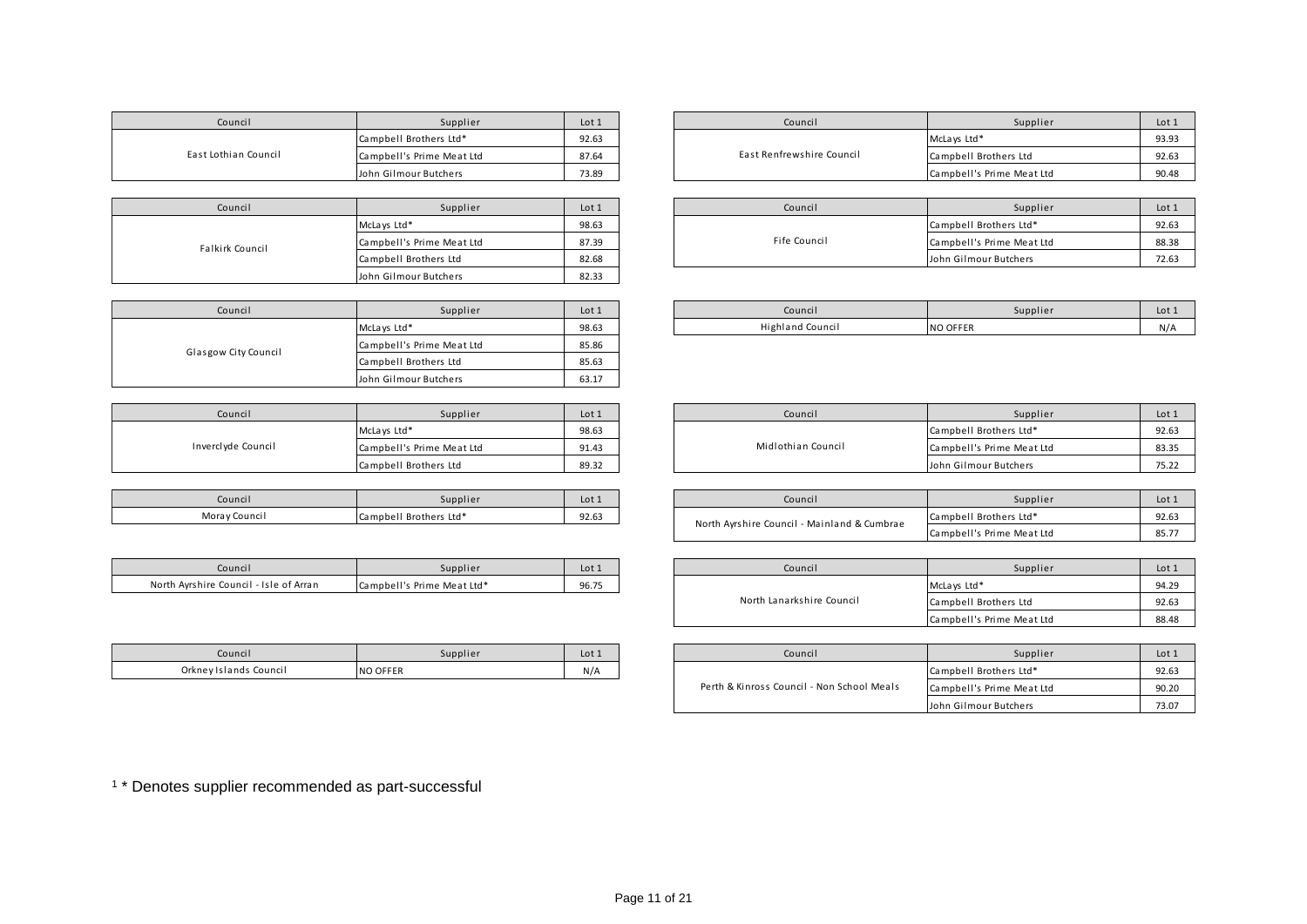| Council              | Supplier                  | Lot 1 |
|----------------------|---------------------------|-------|
|                      | McLays Ltd*               | 95.53 |
| Renfrewshire Council | Campbell Brothers Ltd     | 92.63 |
|                      | Campbell's Prime Meat Ltd | 90.82 |

| Council                  | Supplier        | Lot <sub>1</sub> |
|--------------------------|-----------------|------------------|
| Shetland Islands Council | <b>NO OFFER</b> | N/A              |

| Council                   | Supplier                   | Lot 1 | Council                 |
|---------------------------|----------------------------|-------|-------------------------|
| South Lanarkshire Council | Campbell's Prime Meat Ltd* | 94.06 |                         |
|                           | Campbell Brothers Ltd      | 92.63 | <b>Stirling Council</b> |
|                           | John Gilmour Butchers      | 81.54 |                         |

| Council           | Supplier                  | Lot 1 | Council                     |
|-------------------|---------------------------|-------|-----------------------------|
| Tayside Contracts | Campbell Brothers Ltd*    | 92.63 |                             |
|                   | Campbell's Prime Meat Ltd | 88.89 | West Dunbartonshire Council |

| Council              | Supplier                  | Lot 1 |
|----------------------|---------------------------|-------|
|                      | Campbell Brothers Ltd*    | 92.63 |
| West Lothian Council | Campbell's Prime Meat Ltd | 91.01 |
|                      | John Gilmour Butchers     | 69.08 |

| Council        | Supplier                  | Lot 1 | Council                  | Supplier                  | Lot : |
|----------------|---------------------------|-------|--------------------------|---------------------------|-------|
| wshire Council | McLays Ltd*               | 95.53 | Scottish Borders Council | Campbell Brothers Ltd*    | 92.63 |
|                | Campbell Brothers Ltd     | 92.63 |                          | Campbell's Prime Meat Ltd | 88.97 |
|                | Campbell's Prime Meat Ltd | 90.82 |                          | John Gilmour Butchers     | 71.47 |

| Council                  | Supplier | Lot 1 | Council                | Supplier                  | Lot 1 |
|--------------------------|----------|-------|------------------------|---------------------------|-------|
| Shetland Islands Council | NO OFFER | N/A   | South Ayrshire Council | Campbell Brothers Ltd*    | 92.63 |
|                          |          |       |                        | Campbell's Prime Meat Ltd | 89.38 |

| Council          | Supplier                   | Lot 1 | Council          | Supplier                  | Lot 1 |
|------------------|----------------------------|-------|------------------|---------------------------|-------|
| arkshire Council | Campbell's Prime Meat Ltd* | 94.06 | Stirling Council | Campbell Brothers Ltd*    | 92.63 |
|                  | Campbell Brothers Ltd      | 92.63 |                  | Campbell's Prime Meat Ltd | 83.33 |
|                  | John Gilmour Butchers      | 81.54 |                  | John Gilmour Butchers     | 75.75 |

| Council      | Supplier                  | Lot 1 | Council                     | Supplier                  | Lot 1 |
|--------------|---------------------------|-------|-----------------------------|---------------------------|-------|
|              | Campbell Brothers Ltd*    | 92.63 |                             | McLays Ltd*               | 98.63 |
| de Contracts | Campbell's Prime Meat Ltd | 88.89 | West Dunbartonshire Council | Campbell's Prime Meat Ltd | 91.15 |
|              |                           |       |                             | Campbell Brothers Ltd     | 86.85 |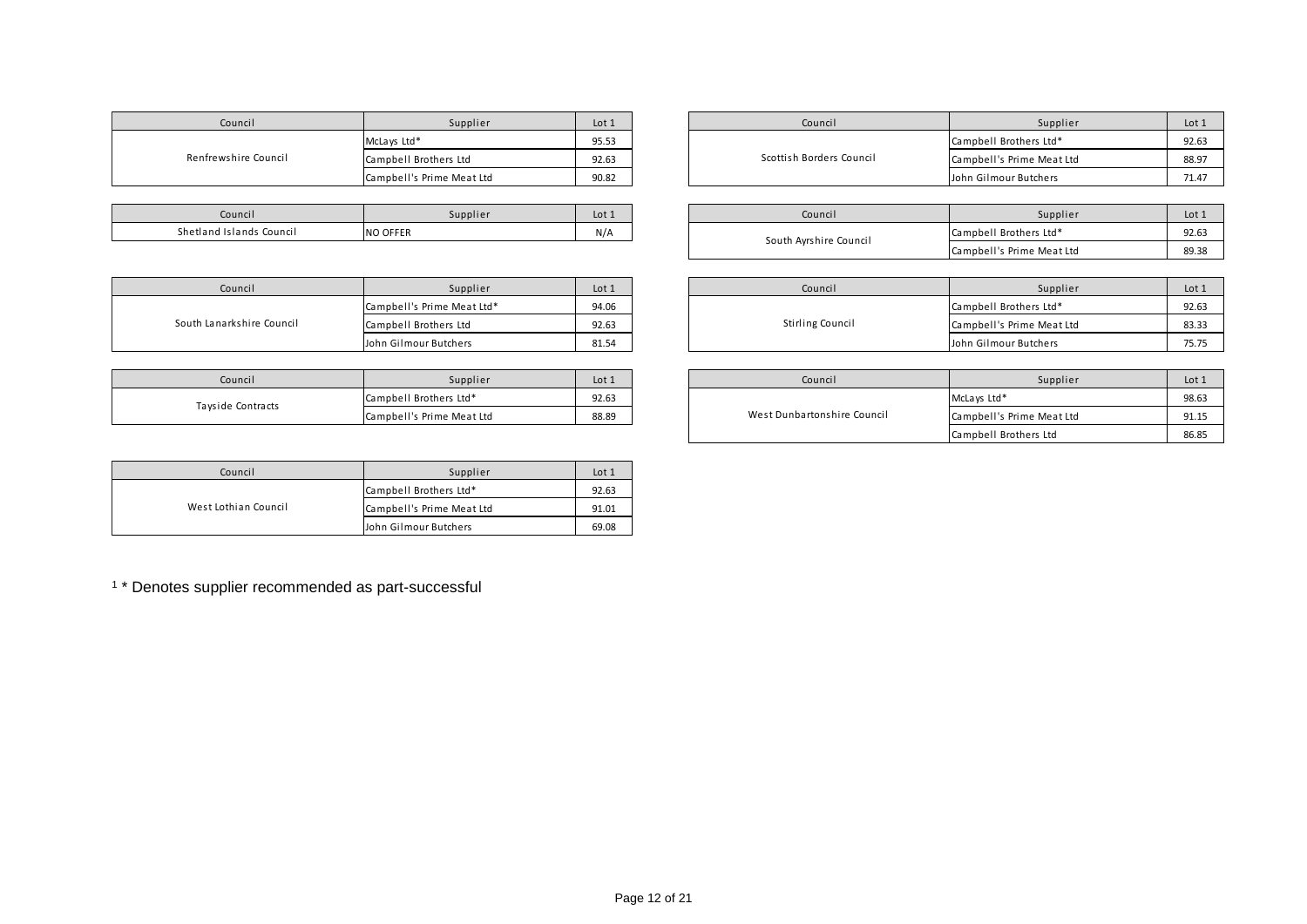| Council               | Supplier                                                                    | Lot 2 | Council              | Supplier                         | Lot 2 |
|-----------------------|-----------------------------------------------------------------------------|-------|----------------------|----------------------------------|-------|
| Aberdeen City Council | 91.00<br>Gordon McWilliam (Aberdeen) Ltd*<br>76.71<br>Campbell Brothers Ltd |       | Aberdeeshire Council | Gordon McWilliam (Aberdeen) Ltd* | 91.00 |
|                       |                                                                             |       |                      | Campbell Brothers Ltd            | 83.03 |
|                       |                                                                             |       |                      |                                  |       |
| Council               | Supplier                                                                    | Lot 2 | Council              | Supplier                         | Lot 2 |
|                       |                                                                             |       |                      |                                  |       |

| Angus Council - Non School Meals | Brakes Bros Ltd*          | 94.50 | Argyll & Bute Council Area A - Cowal | Campbell's Prime Meat Ltd* | 94.99 |
|----------------------------------|---------------------------|-------|--------------------------------------|----------------------------|-------|
|                                  | Campbell's Prime Meat Ltd | 92.98 |                                      | Brakes Bros Ltd            | 94.50 |
|                                  | Campbell Brothers Ltd     | 84.55 |                                      |                            |       |
|                                  |                           |       |                                      |                            |       |

| Council                                     | Supplier                   | Lot 2 | Council                                             |
|---------------------------------------------|----------------------------|-------|-----------------------------------------------------|
| Argyll & Bute Council Area B - Oban & Lorne | Campbell's Prime Meat Ltd* | 94.99 | Argyll & Bute Council Area C - Mid Argyll & Kintyre |
|                                             | Brakes Bros Ltd            | 94.50 |                                                     |

| Council                                                | Supplier                  | Lot 2 | Council                                     | Supplier         | Lot 2 |
|--------------------------------------------------------|---------------------------|-------|---------------------------------------------|------------------|-------|
|                                                        | Brakes Bros Ltd*          | 94.50 | Argyll & Bute Council Area E - Tiree & Coll | Brakes Bros Ltd* | 94.50 |
| Argyll & Bute Council Area D - Helensburgh &<br>Lomand | Campbell's Prime Meat Ltd | 87.79 |                                             |                  |       |
|                                                        | Campbell Brothers Ltd     | 68.65 |                                             |                  |       |

| Council                                                                | Supplier | Lot 2 | Council                             | Supplier                    | Lot:  |
|------------------------------------------------------------------------|----------|-------|-------------------------------------|-----------------------------|-------|
| Argyll & Bute Council Area F - Islay, Jura & Colonsay Brakes Bros Ltd* |          | 94.50 | Arayll & Rute Council Ares G., Mull | S Prime Meat Ltd*<br>Campbe | 94.9° |

| Supplier<br>Lot 2                |       |  | Council              | Supplier                              | Lot 2 |
|----------------------------------|-------|--|----------------------|---------------------------------------|-------|
| Gordon McWilliam (Aberdeen) Ltd* | 91.00 |  | Aberdeeshire Council | Gordon McWilliam (Aberdeen) Ltd*      | 91.00 |
| Campbell Brothers Ltd            | 76.71 |  |                      | Campbell Brothers Ltd                 | 83.03 |
|                                  |       |  |                      |                                       |       |
| Supplier                         | Lot 2 |  | Council              | Supplier                              | Lot 2 |
| Dealene Dean Ital®               | 0.150 |  |                      | $Cauchballc$ $Ddma$ Most $Hab$ is $d$ | 04.00 |

| Council                   | Supplier                   | Lot 2 | Council                                             | Supplier                   | Lot <sub>2</sub> |
|---------------------------|----------------------------|-------|-----------------------------------------------------|----------------------------|------------------|
|                           | Campbell's Prime Meat Ltd* | 94.99 | Argyll & Bute Council Area C - Mid Argyll & Kintyre | Campbell's Prime Meat Ltd* | 94.99            |
| cil Area B - Oban & Lorne | Brakes Bros Ltd            | 94.50 |                                                     | Brakes Bros Ltd            | 94.50            |
|                           |                            |       |                                                     |                            |                  |
| Council                   | Supplier                   | Lot 2 | Council                                             | Supplier                   | Lot 2            |

| Council                             | Supplier                   | Lot <sub>2</sub> |
|-------------------------------------|----------------------------|------------------|
| Argyll & Bute Council Area G - Mull | Campbell's Prime Meat Ltd* | 94.99            |
|                                     | Brakes Bros Ltd            | 94.50            |

| Council               | Supplier                   | Lot 2 |  | Council                   | Supplier                   | Lot:  |
|-----------------------|----------------------------|-------|--|---------------------------|----------------------------|-------|
|                       | Campbell's Prime Meat Ltd* | 94.99 |  |                           | Campbell's Prime Meat Ltd* | 96.75 |
| Council Area H - Bute | Brakes Bros Ltd            | 94.50 |  | City of Edinburgh Council | Brakes Bros Ltd            | 90.01 |
|                       |                            |       |  |                           | Campbell Brothers Ltd      | 71.58 |

| Council | Supplier                      | Lotz  | Council                        | Supplier         | Lot  |
|---------|-------------------------------|-------|--------------------------------|------------------|------|
|         | s Bros Ltd'<br><b>I</b> Brake | 94.50 | Eilean Siar<br>Comhairle nan I | Brakes Bros Ltd* | 94.5 |

| Council                  | Supplier                  | Lot 2 |
|--------------------------|---------------------------|-------|
|                          | Brakes Bros Ltd*          | 94.50 |
|                          | McLa vs Ltd               | 86.23 |
| Clackmannanshire Council | Campbell's Prime Meat Ltd | 80.97 |
|                          | Campbell Brothers Ltd     | 70.74 |

| Council                     | Supplier                                                    | Lot 2 |
|-----------------------------|-------------------------------------------------------------|-------|
|                             | Brakes Bros Ltd*                                            | 93.02 |
|                             | Thomson Foodservice Ltd t/a Dennis Thomson (Fresh Meat) Ltd | 91.50 |
| Dumfries & Galloway Council | Campbell's Prime Meat Ltd                                   | 90.41 |
|                             | PFD (Carlisle) Ltd. t/a Pioneer Foodservice                 | 89.14 |
|                             | Campbell Brothers Ltd                                       | 82.25 |

| Council          | Supplier                                                    | Lot 2 | Council                                | Supplier                  | Lot 2 |
|------------------|-------------------------------------------------------------|-------|----------------------------------------|---------------------------|-------|
|                  | Brakes Bros Ltd*                                            | 93.02 |                                        | Brakes Bros Ltd*          | 94.50 |
|                  | Thomson Foodservice Ltd t/a Dennis Thomson (Fresh Meat) Ltd | 91.50 | Dundee City Council - Non School Meals | Campbell's Prime Meat Ltd | 92.98 |
| Galloway Council | Campbell's Prime Meat Ltd                                   | 90.41 |                                        | Campbell Brothers Ltd     | 84.55 |

<sup>1</sup> \* Denotes supplier recommended as part-successful

Argyll & Bute Council Area H - Bute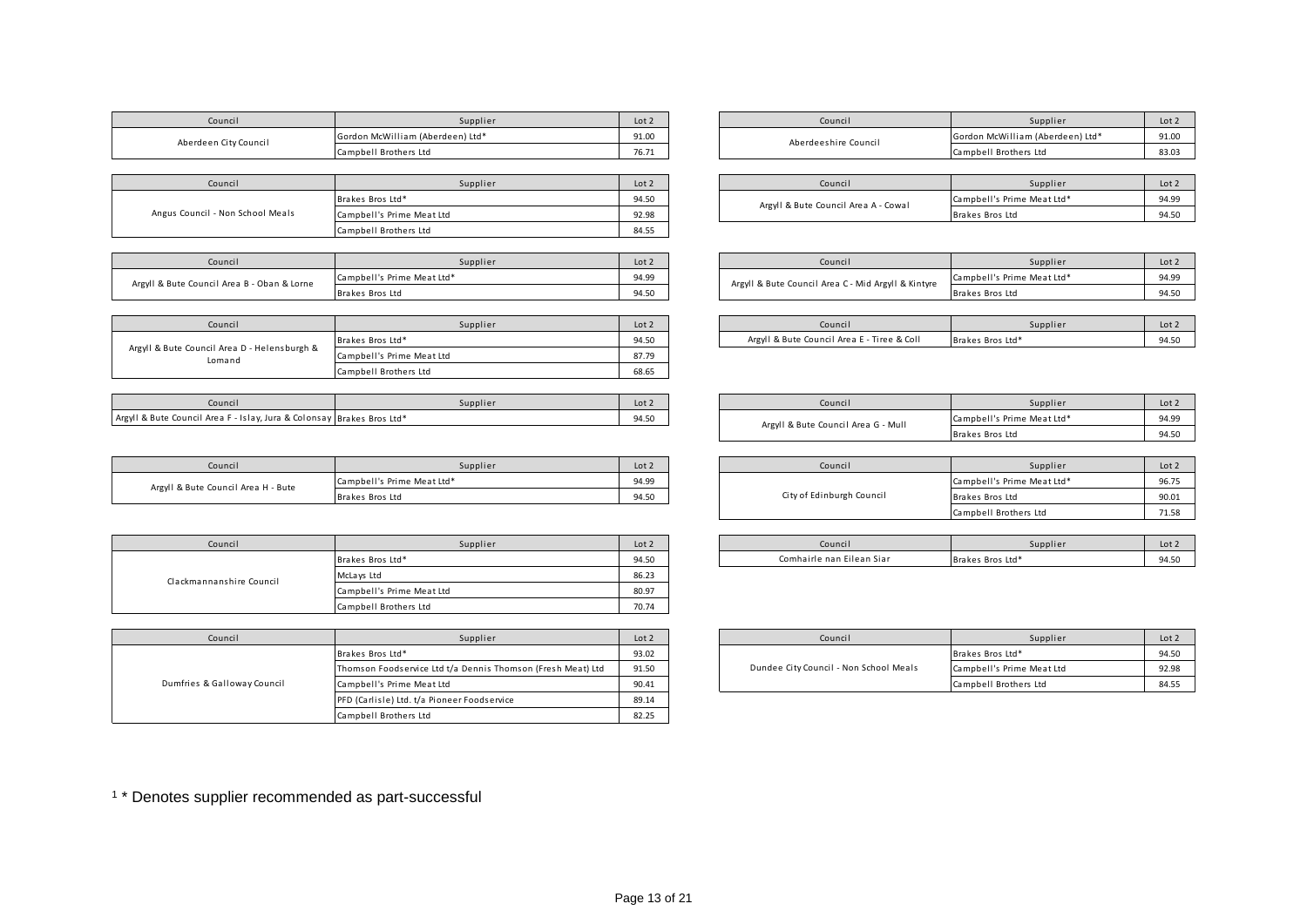| Council               | Supplier                  | Lot 2 |  | Council                     | Supplier                  | Lot 2 |
|-----------------------|---------------------------|-------|--|-----------------------------|---------------------------|-------|
| East Ayrshire Council | Brakes Bros Ltd*          | 94.50 |  |                             | Brakes Bros Ltd*          | 94.50 |
|                       | Campbell's Prime Meat Ltd | 87.10 |  | East Dunbartonshire Council | McLays Ltd                | 85.24 |
|                       | Campbell Brothers Ltd     | 82.04 |  |                             | Campbell's Prime Meat Ltd | 79.49 |

| Council              | Supplier                   | Lot 2 | Council                   | Supplier                  | Lot 2 |
|----------------------|----------------------------|-------|---------------------------|---------------------------|-------|
| East Lothian Council | Campbell's Prime Meat Ltd* | 94.59 |                           | Brakes Bros Ltd*          | 94.50 |
|                      | Brakes Bros Ltd            | 94.50 | East Renfrewshire Council | Campbell's Prime Meat Ltd | 90.15 |
|                      | Campbell Brothers Ltd      | 74.85 |                           | McLays Ltd                | 70.39 |

| Council         | Supplier                  | Lot 2 | Council      | Supplier                  | Lot 2 |
|-----------------|---------------------------|-------|--------------|---------------------------|-------|
| Falkirk Council | Brakes Bros Ltd*          | 94.50 |              | Brakes Bros Ltd*          | 94.50 |
|                 | McLays Ltd                | 88.93 | Fife Council | Campbell's Prime Meat Ltd | 69.70 |
|                 | Campbell's Prime Meat Ltd | 76.98 |              | Campbell Brothers Ltd     | 65.25 |
|                 | Campbell Brothers Ltd     | 70.07 |              |                           |       |

| Council              | Supplier                  | Lot 2 |
|----------------------|---------------------------|-------|
|                      | Brakes Bros Ltd*          | 94.50 |
| Glasgow City Council | McLays Ltd                | 90.92 |
|                      | Campbell's Prime Meat Ltd | 80.49 |
|                      | Campbell Brothers Ltd     | 71.76 |

| Council            | Supplier                  | Lot 2 | Council            | Supplier                  | Lot 2 |
|--------------------|---------------------------|-------|--------------------|---------------------------|-------|
| Inverclyde Council | Brakes Bros Ltd*          | 94.50 |                    | Brakes Bros Ltd*          | 94.50 |
|                    | Campbell's Prime Meat Ltd | 88.10 | Midlothian Council | Campbell's Prime Meat Ltd | 75.68 |
|                    | McLays Ltd                | 87.79 |                    | Campbell Brothers Ltd     | 70.08 |
|                    | Campbell Brothers Ltd     | 79.72 |                    |                           |       |

| Council       | Supplier              | Lot 2 |
|---------------|-----------------------|-------|
| Moray Council | Brakes Bros Ltd*      | 94.50 |
|               | Campbell Brothers Ltd | 74.44 |

| Council                                | Supplier                   | Lot 2 | Council                   | Supplier         | Lot 2 |
|----------------------------------------|----------------------------|-------|---------------------------|------------------|-------|
|                                        | Campbell's Prime Meat Ltd* | 96.75 |                           | Brakes Bros Ltd* | 94.50 |
| North Ayrshire Council - Isle of Arran | Brakes Bros Ltd            | 85.2  | North Lanarkchire Council | McLays Ltd       | 84.74 |

| Supplier                  | Lot 2 | Council                     | Supplier                  | Lot <sub>2</sub> |
|---------------------------|-------|-----------------------------|---------------------------|------------------|
| Brakes Bros Ltd*          | 94.50 |                             | Brakes Bros Ltd*          | 94.50            |
| Campbell's Prime Meat Ltd | 87.10 | East Dunbartonshire Council | McLays Ltd                | 85.24            |
| Campbell Brothers Ltd     | 82.04 |                             | Campbell's Prime Meat Ltd | 79.49            |
|                           |       |                             | Campbell Brothers Ltd     | 75.87            |

| Supplier                   | Lot 2 | Council                   | Supplier                  | Lot 2 |
|----------------------------|-------|---------------------------|---------------------------|-------|
| Campbell's Prime Meat Ltd* | 94.59 |                           | Brakes Bros Ltd*          | 94.50 |
| Brakes Bros Ltd            | 94.50 | East Renfrewshire Council | Campbell's Prime Meat Ltd | 90.15 |
| Campbell Brothers Ltd      | 74.85 |                           | McLays Ltd                | 70.39 |
|                            |       |                           | Campbell Brothers Ltd     | 65.51 |

| Supplier                  | Lot 2 | Council      | Supplier                  | Lot 2 |
|---------------------------|-------|--------------|---------------------------|-------|
| Brakes Bros Ltd*          | 94.50 |              | Brakes Bros Ltd*          | 94.50 |
| McLays Ltd                | 88.93 | Fife Council | Campbell's Prime Meat Ltd | 69.70 |
| Campbell's Prime Meat Ltd |       |              | Campbell Brothers Ltd     | 65.25 |

| Council | Supplier               | Lot 2 | Council                 | Supplier                   | Lot.                        |
|---------|------------------------|-------|-------------------------|----------------------------|-----------------------------|
|         | s Bros Ltd*<br>- Brake | 94.50 | <b>Highland Council</b> | كاسفليت<br>Brakes Bros Ltu | $0A$ <sub>5</sub><br>- 74.J |

| Supplier                  | Lot 2          |  | Council            | Supplier                  | Lot 2 |
|---------------------------|----------------|--|--------------------|---------------------------|-------|
| Brakes Bros Ltd*          | 94.50          |  |                    | Brakes Bros Ltd*          | 94.50 |
| Campbell's Prime Meat Ltd | 88.10<br>87.79 |  | Midlothian Council | Campbell's Prime Meat Ltd | 75.68 |
| McLays Ltd                |                |  |                    | Campbell Brothers Ltd     | 70.08 |

| Council     | Supplier              | Lot 2 | Council                                     | Supplier                   | Lot 2 |
|-------------|-----------------------|-------|---------------------------------------------|----------------------------|-------|
| rav Council | Brakes Bros Ltd*      | 94.50 |                                             | Campbell's Prime Meat Ltd* | 96.75 |
|             | Campbell Brothers Ltd | 74.44 | North Ayrshire Council - Mainland & Cumbrae | Brakes Bros Ltd            | 88.21 |
|             |                       |       |                                             | Campbell Brothers Ltd      | 68.38 |

| Supplier                   | Lot 2 | Council                   | Supplier                  | Lot 2 |
|----------------------------|-------|---------------------------|---------------------------|-------|
| Campbell's Prime Meat Ltd* | 96.75 |                           | Brakes Bros Ltd*          | 94.50 |
| 85.25<br>Brakes Bros Ltd   |       | North Lanarkshire Council | McLays Ltd                | 84.74 |
|                            |       |                           | Campbell's Prime Meat Ltd | 78.02 |
|                            |       |                           | Campbell Brothers Ltd     | 75.04 |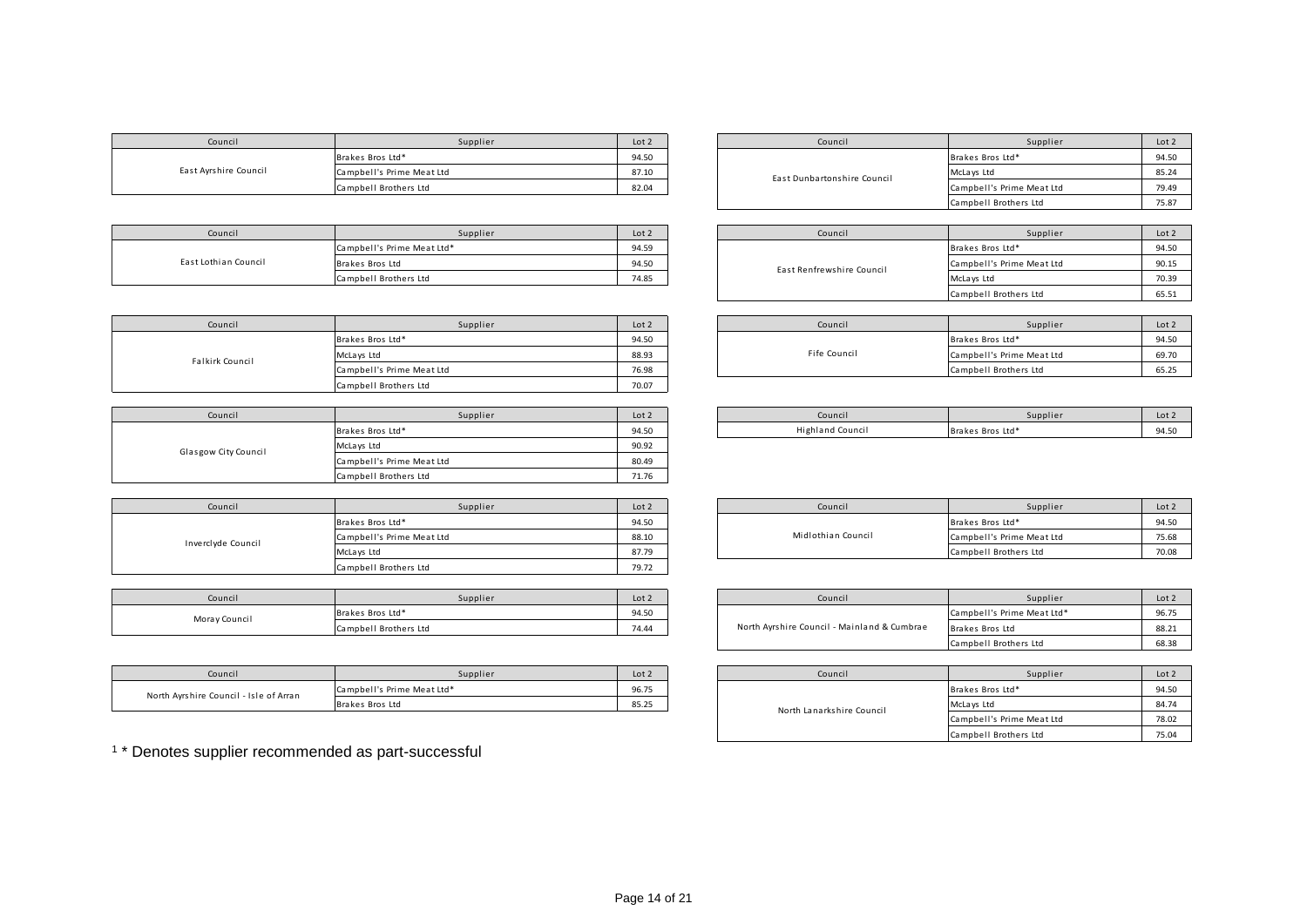| <b>NO OFFER</b><br>Orkney Islands Council | N/A |  | , Bros Ltd* | 01E<br>ノサ・コン |
|-------------------------------------------|-----|--|-------------|--------------|

| Council        | Supplier        | Lot 2                                      | Council                   | Supplier              | Lot 2 |
|----------------|-----------------|--------------------------------------------|---------------------------|-----------------------|-------|
| slands Council | <b>NO OFFER</b> | N/A                                        | Brakes Bros Ltd*          |                       | 94.50 |
|                |                 | Perth & Kinross Council - Non School Meals | Campbell's Prime Meat Ltd | 85.60                 |       |
|                |                 |                                            |                           | Campbell Brothers Ltd | 83.29 |

| Council              | Supplier                  | Lot 2 | Council                  | Supplier                  | Lot 2 |
|----------------------|---------------------------|-------|--------------------------|---------------------------|-------|
|                      | Brakes Bros Ltd*          | 94.50 |                          | Brakes Bros Ltd*          | 94.50 |
| Renfrewshire Council | McLays Ltd                | 88.47 | Scottish Borders Council | Campbell's Prime Meat Ltd | 83.42 |
|                      | Campbell's Prime Meat Ltd | 86.10 |                          | Campbell Brothers Ltd     | 78.57 |
|                      | Campbell Brothers Ltd     | 78.59 |                          |                           |       |

| Council                  | Supplier        | Lot 2 | Council | Supplier         | Lot <sub>2</sub> |
|--------------------------|-----------------|-------|---------|------------------|------------------|
| Shetland Islands Council | <b>NO OFFER</b> | N/A   |         | Brakes Bros Ltd* | 94.50            |

| Supplier                  | Lot 2 | Council                  | Supplier                  | Lot 2 |
|---------------------------|-------|--------------------------|---------------------------|-------|
| Brakes Bros Ltd*          | 94.50 |                          | Brakes Bros Ltd*          | 94.50 |
| McLays Ltd                | 88.47 | Scottish Borders Council | Campbell's Prime Meat Ltd | 83.42 |
| Campbell's Prime Meat Ltd | 86.10 |                          | Campbell Brothers Ltd     | 78.57 |
|                           |       |                          |                           |       |

| Council                | Supplier                  | Lot 2 |
|------------------------|---------------------------|-------|
|                        | Brakes Bros Ltd*          | 94.50 |
| South Ayrshire Council | Campbell's Prime Meat Ltd | 83.29 |
|                        | Campbell Brothers Ltd     | 77.12 |

| Supplier                  | Lot 2 |       | Council.         | Supplier                   | Lot <sub>2</sub> |
|---------------------------|-------|-------|------------------|----------------------------|------------------|
| Brakes Bros Ltd*          | 94.50 |       | Stirling Council | Campbell's Prime Meat Ltd* | 96.75            |
| Campbell's Prime Meat Ltd |       | 84.99 |                  | Campbell Brothers Ltd      | 89.60            |

| Council      | Supplier                  | Lot 2 | Council                     | Supplier                  | Lot <sub>2</sub> |
|--------------|---------------------------|-------|-----------------------------|---------------------------|------------------|
|              | Brakes Bros Ltd*          | 94.50 |                             | Brakes Bros Ltd*          | 94.50            |
| de Contracts | Campbell's Prime Meat Ltd | 77.07 | West Dunbartonshire Council | McLays Ltd                | 89.30            |
|              | Campbell Brothers Ltd     | 72.57 |                             | Campbell's Prime Meat Ltd | 86.45            |
|              |                           |       |                             | Campbell Brothers Ltd     | 78.96            |

| Council                   | Supplier                  | Lot 2 | Council          | Supplier                   | Lot 2 |
|---------------------------|---------------------------|-------|------------------|----------------------------|-------|
|                           | Brakes Bros Ltd*          | 94.50 | Stirling Council | Campbell's Prime Meat Ltd* | 96.75 |
| South Lanarkshire Council | Campbell's Prime Meat Ltd | 84.99 |                  | Campbell Brothers Ltd      | 89.60 |
|                           | Campbell Brothers Ltd     | 78.81 |                  |                            |       |

| Council           | Supplier                  | Lot 2 | Council                     |
|-------------------|---------------------------|-------|-----------------------------|
|                   | Brakes Bros Ltd*          | 94.50 |                             |
| Tayside Contracts | Campbell's Prime Meat Ltd | 77.07 | West Dunbartonshire Council |
|                   | Campbell Brothers Ltd     | 72.57 |                             |

| Council              | Supplier                  | Lot 2 |
|----------------------|---------------------------|-------|
|                      | Brakes Bros Ltd*          | 94.50 |
| West Lothian Council | Campbell's Prime Meat Ltd | 87.05 |
|                      | Campbell Brothers Ltd     | 73.36 |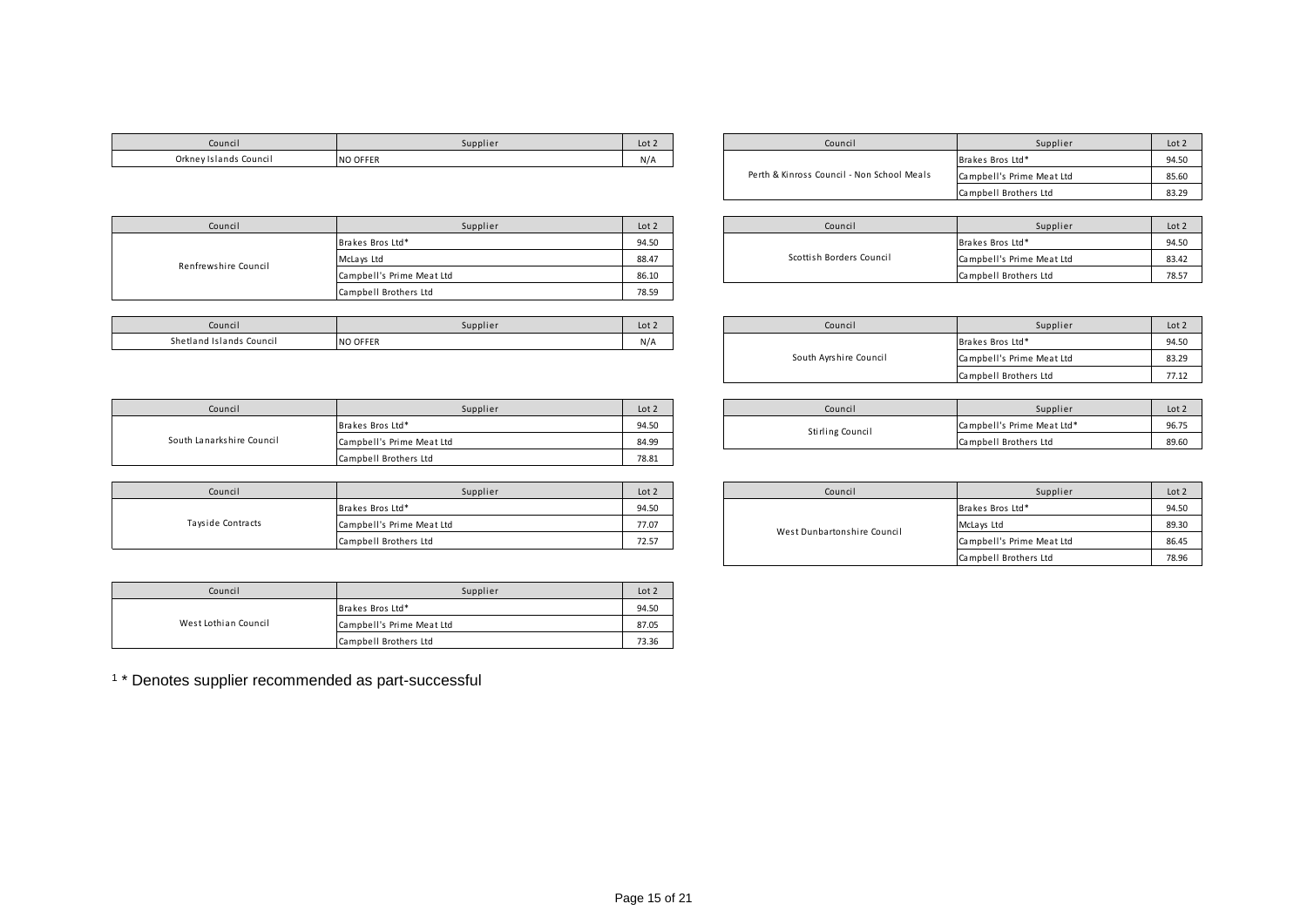| Council                          | Supplier                   | Lot 3                |
|----------------------------------|----------------------------|----------------------|
| Aberdeen City Council            | Campbell Brothers Ltd*     | 92.63                |
|                                  |                            |                      |
| Council                          | Supplier                   | Lot $3$              |
| Angus Council - Non School Meals | Campbell's Prime Meat Ltd* | 96.75                |
|                                  | Campbell Brothers Ltd      | 92.63                |
|                                  |                            |                      |
| $\sim$ $\sim$                    | $ -$                       | $\sim$ $\sim$ $\sim$ |

| lounci l                                    | Supplier                   |       |
|---------------------------------------------|----------------------------|-------|
| Argyll & Bute Council Area B - Oban & Lorne | Campbell's Prime Meat Ltd* | 96.75 |
|                                             |                            |       |

| Council                                      | Supplier                  | Lot 3 |
|----------------------------------------------|---------------------------|-------|
| Argyll & Bute Council Area D - Helensburgh & | Campbell Brothers Ltd*    | 92.63 |
| Lomand                                       | Campbell's Prime Meat Ltd | 86.65 |

| Council                                                        | Supplier | Lot 3 | Council                             | supplier                   | Lot $3$                        |
|----------------------------------------------------------------|----------|-------|-------------------------------------|----------------------------|--------------------------------|
| Argyll & Bute Council Area F - Islay, Jura & Colonsay NO OFFER |          | N/A   | Argyll & Bute Council Area G - Mull | Campbell's Prime Meat Ltd* | 0 <sub>0</sub><br><b>JU.I.</b> |

| Council                             | Supplier                   | Lot $\exists$ |
|-------------------------------------|----------------------------|---------------|
| Argyll & Bute Council Area H - Bute | Campbell's Prime Meat Ltd* | 96.75         |

| Council                  | Supplier                  | Lot $3$ |
|--------------------------|---------------------------|---------|
|                          | Campbell Brothers Ltd*    | 92.63   |
| Clackmannanshire Council | Campbell's Prime Meat Ltd | 87.86   |
|                          | McLays Ltd                | 87.33   |

| Council                     | Supplier                   | Lot 3 | Council                                |
|-----------------------------|----------------------------|-------|----------------------------------------|
| Dumfries & Galloway Council | Campbell's Prime Meat Ltd* | 96.34 | Dundee City Council - Non School Meals |
|                             | Campbell Brothers Ltd      | 92.63 |                                        |

| Council               | Supplier                  | Lot $3$ |
|-----------------------|---------------------------|---------|
| East Ayrshire Council | Campbell Brothers Ltd*    | 92.63   |
|                       | Campbell's Prime Meat Ltd | 92.17   |
|                       | J Pieroni & Sons Ltd      | 87.45   |

| Council              | Supplier                   | Lot 3 |
|----------------------|----------------------------|-------|
|                      | Campbell's Prime Meat Ltd* | 94.06 |
| East Lothian Council | Campbell Brothers Ltd      | 92.63 |

| Council               | Supplier                     | Lot 3 | Council              | Supplier                       | Lot.  |
|-----------------------|------------------------------|-------|----------------------|--------------------------------|-------|
| Aberdeen City Council | Campbell<br>.ı Brothers Ltd* | 92.63 | Aberdeeshire Council | l Brothers Ltd*<br>I Campbel i | 92.6. |

|                    | Council | Supplier                   | Lot 3 | Council                                   | Supplier                   | Lot: |
|--------------------|---------|----------------------------|-------|-------------------------------------------|----------------------------|------|
| - Non School Meals |         | Campbell's Prime Meat Ltd* | 96.75 | Argyll & Bute Council Area A -<br>. Cowai | Campbell's Prime Meat Ltd* | 96.7 |

| Council                                     | supplier                   | Lot $3$ | Council                                                 | Supplier                   | Lot  |
|---------------------------------------------|----------------------------|---------|---------------------------------------------------------|----------------------------|------|
| Argyll & Bute Council Area B - Oban & Lorne | Campbell's Prime Meat Ltd* | 96.75   | Il & Bute Council Area C - Mid Argyll & Kintyre<br>Argy | Campbell's Prime Meat Ltd* | 96.7 |

| Council                   | Supplier               | Lot 3 | Council                                          | Supplier        | Lot |
|---------------------------|------------------------|-------|--------------------------------------------------|-----------------|-----|
| il Area D - Helensburgh & | Campbell Brothers Ltd* | 92.63 | I & Bute Council Area E - Tiree & Coll<br>Argyll | <b>NO OFFER</b> | N/  |

| Council                                    | Supplier | Lot 3 | Council                                              | Supplier                   | Lot   |
|--------------------------------------------|----------|-------|------------------------------------------------------|----------------------------|-------|
| \rea F - Islay, Jura & Colonsay   NO OFFER |          | N/A   | Il & Bute Council Area G - Mull<br>Argy <sup>1</sup> | Campbell's Prime Meat Ltd* | 96.75 |

| Council                             | Supplier                   | Lot 3 | Council                   | Supplier                   | Lot.  |
|-------------------------------------|----------------------------|-------|---------------------------|----------------------------|-------|
| Argyll & Bute Council Area H - Bute | Campbell's Prime Meat Ltd* | 96.75 | City of Edinburgh Council | Campbell's Prime Meat Ltd* | 95.72 |
|                                     |                            |       |                           | Campbell Brothers Ltd      | 92.63 |

| Council | Supplier                     | Lot 3 | Council                   | Supplier        | Lot |
|---------|------------------------------|-------|---------------------------|-----------------|-----|
|         | Campbell Brothers Ltd*<br>∼u | 92.63 | Comhairle nan Eilean Siar | <b>NO OFFER</b> | N/t |

| Council          | Supplier                   | Lot 3 | Council                                | Supplier                   | Lot:  |
|------------------|----------------------------|-------|----------------------------------------|----------------------------|-------|
| Galloway Council | Campbell's Prime Meat Ltd* | 96.34 |                                        | Campbell's Prime Meat Ltd* | 96.34 |
|                  | Campbell Brothers Ltd      | 92.63 | Dundee City Council - Non School Meals | Campbell Brothers Ltd      | 92.63 |

| Council        | Supplier                  | Lot 3 | Council                     | Supplier                  | Lot:  |
|----------------|---------------------------|-------|-----------------------------|---------------------------|-------|
|                | Campbell Brothers Ltd*    | 92.63 |                             | Campbell Brothers Ltd*    | 92.63 |
| rshire Council | Campbell's Prime Meat Ltd | 92.17 | East Dunbartonshire Council | Campbell's Prime Meat Ltd | 88.88 |
|                | J Pieroni & Sons Ltd      | 87.45 |                             | McLays Ltd                | 88.14 |

| Council       | Supplier                   | Lot 3 | Council                   | Supplier                  | Lot   |
|---------------|----------------------------|-------|---------------------------|---------------------------|-------|
| thian Council | Campbell's Prime Meat Ltd* | 94.06 |                           | Campbell Brothers Ltd*    | 92.63 |
|               | Campbell Brothers Ltd      | 92.63 | East Renfrewshire Council | Campbell's Prime Meat Ltd | 91.26 |
|               |                            |       |                           | McLays Ltd                | 88.67 |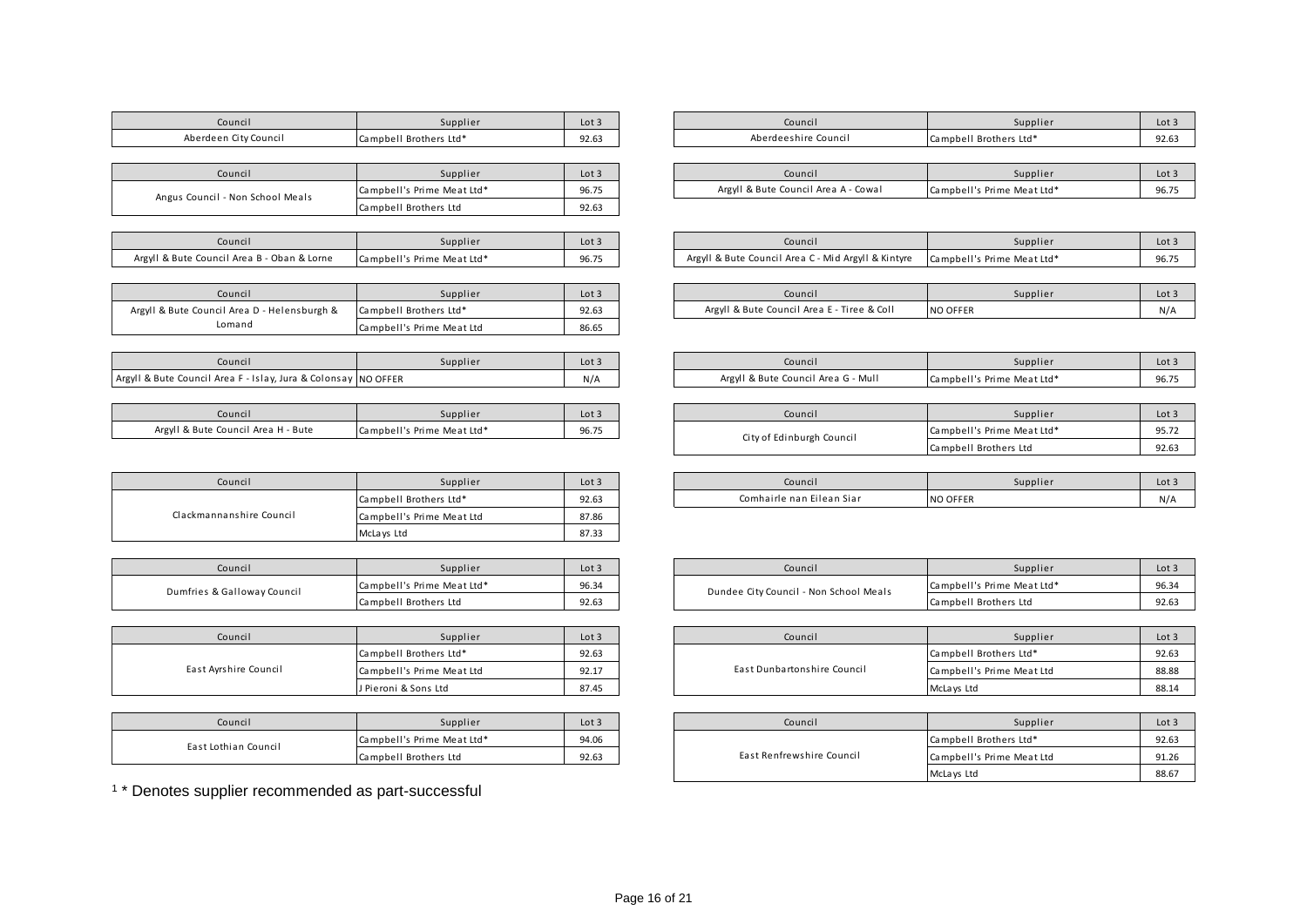| Council         | Supplier                  | Lot $3$ |
|-----------------|---------------------------|---------|
|                 | Campbell Brothers Ltd*    | 92.63   |
| Falkirk Council | McLays Ltd                | 88.50   |
|                 | Campbell's Prime Meat Ltd | 86.62   |

| Council              | Supplier                  | Lot 3 |
|----------------------|---------------------------|-------|
|                      | Campbell Brothers Ltd*    | 92.63 |
| Glasgow City Council | Campbell's Prime Meat Ltd | 88.59 |
|                      | McLays Ltd                | 87.33 |

| Council            | Supplier                  | Lot $3$ |
|--------------------|---------------------------|---------|
|                    | Campbell Brothers Ltd*    | 92.63   |
| Inverclyde Council | Campbell's Prime Meat Ltd | 87.86   |
|                    | McLays Ltd                | 87.33   |

| Council       | Supplier               | Lot 3 |
|---------------|------------------------|-------|
| Moray Council | Campbell Brothers Ltd* | 92.63 |

| Council                                | Supplier                   | Lot $3$ |
|----------------------------------------|----------------------------|---------|
| North Ayrshire Council - Isle of Arran | Campbell's Prime Meat Ltd* | 96.75   |
|                                        | J Pieroni & Sons Ltd       | 91.03   |

| Council                | Supplier        | Lot |
|------------------------|-----------------|-----|
| Orkney Islands Council | <b>NO OFFER</b> |     |

| Council              | Supplier                  | Lot $3$ |
|----------------------|---------------------------|---------|
|                      | Campbell Brothers Ltd*    | 92.63   |
| Renfrewshire Council | McLays Ltd                | 91.24   |
|                      | Campbell's Prime Meat Ltd | 89.21   |

| Council                  | Supplier        | Lot |
|--------------------------|-----------------|-----|
| Shetland Islands Council | <b>NO OFFER</b> | N/A |

| Council     | Supplier               | Lot $3$ | Council      | Supplier                   | Lot:  |
|-------------|------------------------|---------|--------------|----------------------------|-------|
|             | Campbell Brothers Ltd* | 92.63   | Fife Council | Campbell's Prime Meat Ltd* | 96.67 |
| irk Council | McLays Ltd             | 88.50   |              | Campbell Brothers Ltd      | 92.63 |

| Council | Supplier               | Lot 3 | Council                 | Supplier        | Lot.     |
|---------|------------------------|-------|-------------------------|-----------------|----------|
|         | Campbell Brothers Ltd* | 92.63 | <b>Highland Council</b> | <b>NO OFFER</b> | $N/\rho$ |

| Council      | Supplier                  | Lot 3 | Council            | Supplier                   | Lot:  |
|--------------|---------------------------|-------|--------------------|----------------------------|-------|
|              | Campbell Brothers Ltd*    | 92.63 | Midlothian Council | Campbell's Prime Meat Ltd* | 95.4  |
| dyde Council | Campbell's Prime Meat Ltd | 87.86 |                    | Campbell Brothers Ltd      | 92.63 |

| Council       | Supplier               | Lot 3 | Council                                     | Supplier                  | Lot:  |
|---------------|------------------------|-------|---------------------------------------------|---------------------------|-------|
| Moray Council | Campbell Brothers Ltd* | 92.63 |                                             | Campbell Brothers Ltd*    | 92.63 |
|               |                        |       | North Ayrshire Council - Mainland & Cumbrae | Campbell's Prime Meat Ltd | 92.1  |
|               |                        |       |                                             | J Pieroni & Sons Ltd      | 87.45 |

| Council                                                                       | Supplier | Lot 3                     | Council    | Supplier                  | Lot 3 |
|-------------------------------------------------------------------------------|----------|---------------------------|------------|---------------------------|-------|
| Campbell's Prime Meat Ltd*<br>Council - Isle of Arran<br>J Pieroni & Sons Ltd |          | 96.75                     |            | Campbell Brothers Ltd*    | 92.63 |
|                                                                               | 91.03    | North Lanarkshire Council | McLays Ltd | 83.91                     |       |
|                                                                               |          |                           |            | Campbell's Prime Meat Ltd | 81.35 |

| Council                | Supplier        | Lot 3 | Council                                    | Supplier                   | Lot:  |
|------------------------|-----------------|-------|--------------------------------------------|----------------------------|-------|
| Orkney Islands Council | <b>NO OFFER</b> | N/A   | Perth & Kinross Council - Non School Meals | Campbell's Prime Meat Ltd* | 96.3  |
|                        |                 |       |                                            | Campbell Brothers Ltd      | 92.65 |

| Council        | Supplier               | Lot 3 | Council                  | Supplier                   | Lot:  |
|----------------|------------------------|-------|--------------------------|----------------------------|-------|
|                | Campbell Brothers Ltd* | 92.63 | Scottish Borders Council | Campbell's Prime Meat Ltd* | 93.30 |
| wshire Council | McLays Ltd             | 91.24 |                          | Campbell Brothers Ltd      | 92.63 |

| Council                  | Supplier        | Lot 3 | Council                | Supplier                  | Lot <sub>3</sub> |
|--------------------------|-----------------|-------|------------------------|---------------------------|------------------|
| Shetland Islands Council | <b>NO OFFER</b> | N/A   |                        | Campbell Brothers Ltd*    | 92.63            |
|                          |                 |       | South Ayrshire Council | J Pieroni & Sons Ltd      | 89.82            |
|                          |                 |       |                        | Campbell's Prime Meat Ltd | 89.53            |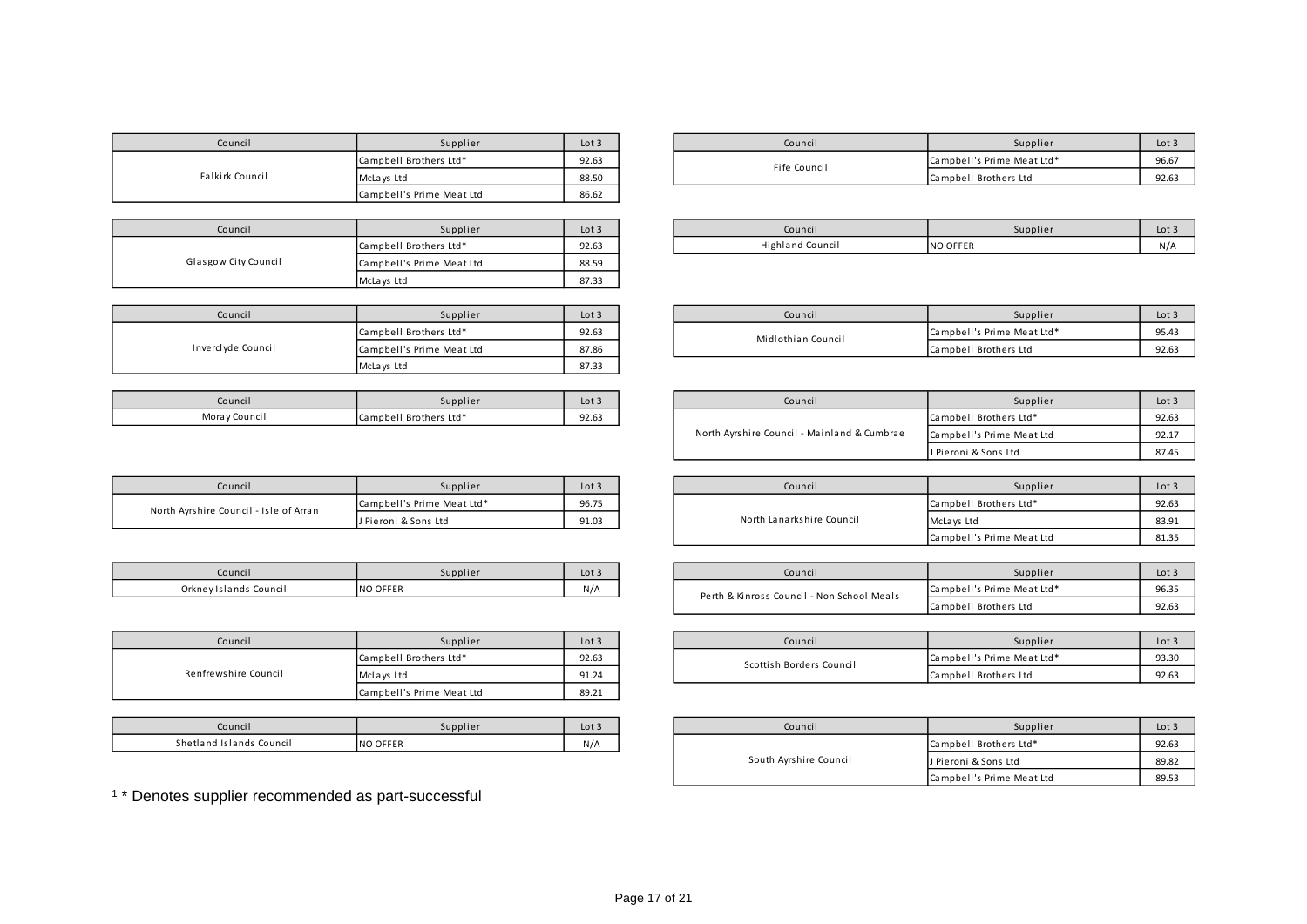|  | Council                   | Supplier                   | Lot 3 | Council                 |
|--|---------------------------|----------------------------|-------|-------------------------|
|  | South Lanarkshire Council | Campbell's Prime Meat Ltd* | 93.82 | <b>Stirling Council</b> |
|  |                           | Campbell Brothers Ltd      | 92.63 |                         |

| Council           | Supplier                   | Lot 3 | Council                     |
|-------------------|----------------------------|-------|-----------------------------|
| Tayside Contracts | Campbell's Prime Meat Ltd* | 96.34 |                             |
|                   | Campbell Brothers Ltd      | 92.63 | West Dunbartonshire Council |

| Council              | Supplier                   | Lot 3 |
|----------------------|----------------------------|-------|
| West Lothian Council | Campbell's Prime Meat Ltd* | 95.12 |
|                      | Campbell Brothers Ltd      | 92.63 |

| Council          | Supplier                   | Lot 3 |  | Council                    | Supplier              | Lot.  |
|------------------|----------------------------|-------|--|----------------------------|-----------------------|-------|
|                  | Campbell's Prime Meat Ltd* | 93.82 |  | Campbell's Prime Meat Ltd* | 95.36<br>ししいし         |       |
| arkshire Council | Campbell Brothers Ltd      | 92.63 |  | Stirling Council           | Campbell Brothers Ltd | 92.63 |

| Council               | Supplier                   | Lot 3 | Council                     | Supplier                  | Lot:  |
|-----------------------|----------------------------|-------|-----------------------------|---------------------------|-------|
| de Contracts          | Campbell's Prime Meat Ltd* | 96.34 |                             | Campbell Brothers Ltd*    | 92.63 |
| Campbell Brothers Ltd |                            | 92.63 | West Dunbartonshire Council | McLays Ltd                | 88.68 |
|                       |                            |       |                             | Campbell's Prime Meat Ltd | 85.30 |

1 \* Denotes supplier recommended as part-successful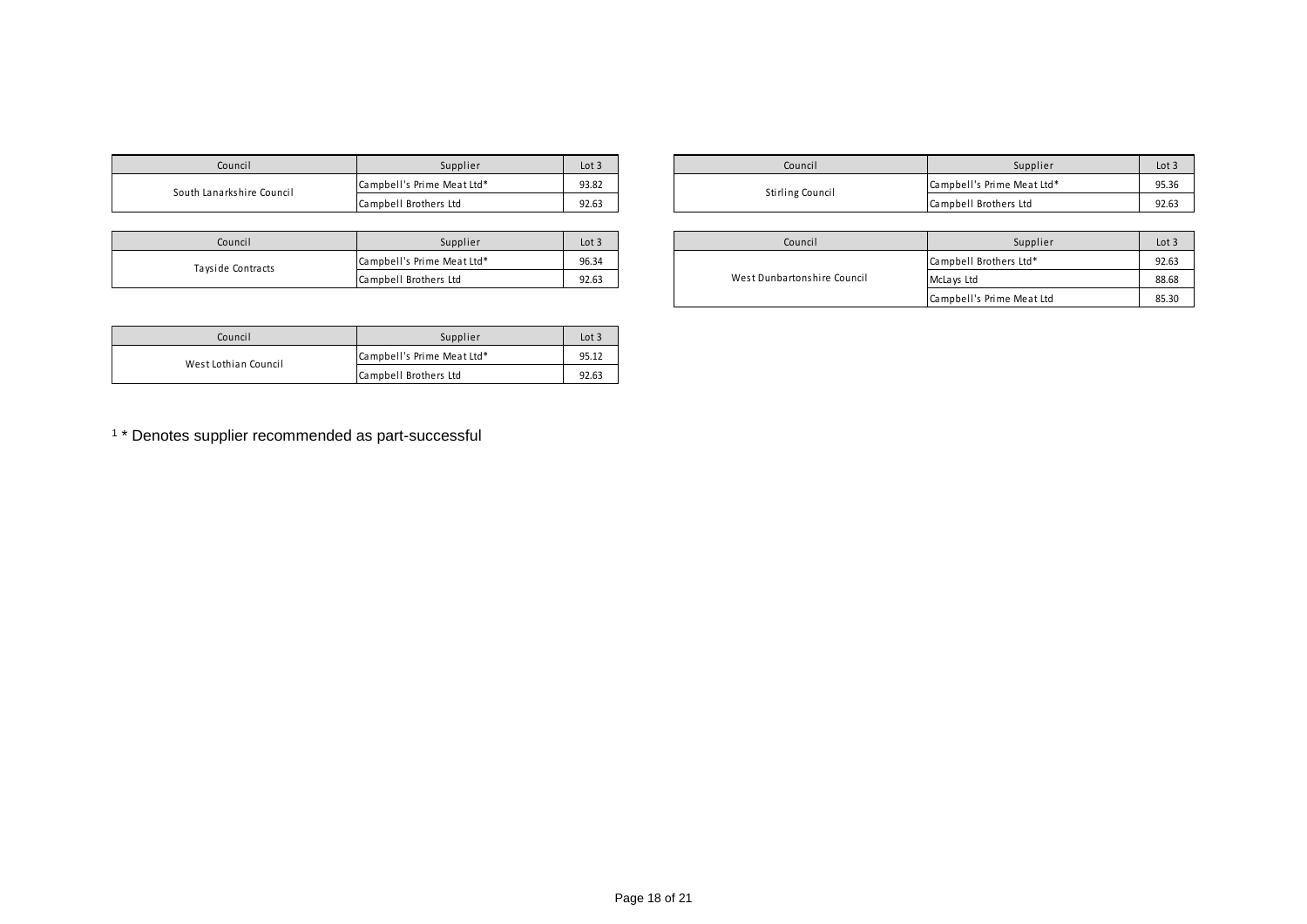| Council               | Supplier                         | Lot 4 | Council              |  |
|-----------------------|----------------------------------|-------|----------------------|--|
| Aberdeen City Council | Gordon McWilliam (Aberdeen) Ltd* | 91.00 | Aberdeeshire Council |  |
|                       | Campbell Brothers Ltd*           | 88.32 |                      |  |
|                       |                                  |       |                      |  |

| Council                          | Supplier                   | Lot $4$ |
|----------------------------------|----------------------------|---------|
| Angus Council - Non School Meals | Campbell Brothers Ltd*     | 92.63   |
|                                  | Campbell's Prime Meat Ltd* | 92.32   |

| Council                                     | Supplier                   | Lot 4 |
|---------------------------------------------|----------------------------|-------|
| Argyll & Bute Council Area B - Oban & Lorne | Campbell's Prime Meat Ltd* | 96.75 |

| Council                                      | Supplier                   | Lot $4$ |
|----------------------------------------------|----------------------------|---------|
| Argyll & Bute Council Area D - Helensburgh & | Campbell Brothers Ltd*     | 92.63   |
| Lomand                                       | Campbell's Prime Meat Ltd* | 88.99   |

| Council                                                        | Supplier | Lot $4$ |
|----------------------------------------------------------------|----------|---------|
| Argyll & Bute Council Area F - Islay, Jura & Colonsay NO OFFER |          | N/A     |

| Council                             | Supplier                   | Lot 4 |
|-------------------------------------|----------------------------|-------|
| Argyll & Bute Council Area H - Bute | Campbell's Prime Meat Ltd* | 96.75 |

| Council                  | Supplier                   | Lot $4$ |
|--------------------------|----------------------------|---------|
|                          | Campbell's Prime Meat Ltd* | 96.75   |
| Clackmannanshire Council | Campbell Brothers Ltd*     | 90.11   |
|                          | McLays Ltd*                | 79.47   |

| Council                     | Supplier                   | Lot 4 | Council                                |
|-----------------------------|----------------------------|-------|----------------------------------------|
| Dumfries & Galloway Council | Campbell Brothers Ltd*     | 92.63 | Dundee City Council - Non School Meals |
|                             | Campbell's Prime Meat Ltd* | 92.32 |                                        |

| Council               | Supplier                   | Lot $4$ |  | Council                     |
|-----------------------|----------------------------|---------|--|-----------------------------|
|                       | Campbell's Prime Meat Ltd* | 95.06   |  |                             |
| East Ayrshire Council | Campbell Brothers Ltd*     | 92.63   |  | East Dunbartonshire Council |
|                       | J Pieroni & Sons Ltd*      | 89.60   |  |                             |

| Council                                                                       | Supplier | Lot 4 | Council                | Supplier                         | $Lot \cdot$ |
|-------------------------------------------------------------------------------|----------|-------|------------------------|----------------------------------|-------------|
| Gordon McWilliam (Aberdeen) Ltd*<br>en City Council<br>Campbell Brothers Ltd* |          | 91.00 | Aberdeeshire Council   | Gordon McWilliam (Aberdeen) Ltd* | 91.00       |
|                                                                               | 88.32    |       | Campbell Brothers Ltd* | 90.29                            |             |

| Council            | Supplier               | Lot 4 | Council                              | Supplier                   | Lot  |
|--------------------|------------------------|-------|--------------------------------------|----------------------------|------|
| - Non School Meals | Campbell Brothers Ltd* | 92.63 | Argyll & Bute Council Area A - Cowal | Campbell's Prime Meat Ltd* | 96.7 |

| Council                                     | Supplier                   | Lot 4                   | Council                                                | Supplier                   | $Lot \cdot$            |
|---------------------------------------------|----------------------------|-------------------------|--------------------------------------------------------|----------------------------|------------------------|
| Argyll & Bute Council Area B - Oban & Lorne | Campbell's Prime Meat Ltd* | 0 <sub>0</sub><br>96.75 | I & Bute Council Area C - Mid Argyll & Kintyre<br>Argy | Campbell's Prime Meat Ltd* | $\sim$ $\sim$<br>90.73 |

| Council                   | Supplier               | Lot 4 | Council                                     | Supplier        | Lot <sub>4</sub> |
|---------------------------|------------------------|-------|---------------------------------------------|-----------------|------------------|
| il Area D - Helensburgh & | Campbell Brothers Ltd* | 92.63 | Argyll & Bute Council Area E - Tiree & Coll | <b>NO OFFER</b> | N/A              |

| Council                                                             | Supplier | Lot 4        | Council                                  | supplier                   | Lot - |
|---------------------------------------------------------------------|----------|--------------|------------------------------------------|----------------------------|-------|
| Argyll & Bute Council Area F -<br>- Islay, Jura & Colonsay NO OFFER |          | $N1/\Lambda$ | l Area G - Mull<br>Argyll & Bute Council | Campbell's Prime Meat Ltd* | 96.7  |

| Council                             | Supplier                   | Lot 4 | Council                                             | Supplier                   | Lot   |
|-------------------------------------|----------------------------|-------|-----------------------------------------------------|----------------------------|-------|
| Argyll & Bute Council Area H - Bute | Campbell's Prime Meat Ltd* | 96.75 | Campbell Brothers Ltd*<br>City of Edinburgh Council |                            | 92.63 |
|                                     |                            |       |                                                     | Campbell's Prime Meat Ltd* | 92.3  |

| Council | Supplier                   | Lot 4 | Council                   | Supplier        | Lot <sub>4</sub> |
|---------|----------------------------|-------|---------------------------|-----------------|------------------|
|         | Campbell's Prime Meat Ltd* | 96.75 | Comhairle nan Eilean Siar | <b>NO OFFER</b> | N/A              |

| Council          | Supplier                   | Lot 4 | Council                                | Supplier                   | $Lot \cdot$ |
|------------------|----------------------------|-------|----------------------------------------|----------------------------|-------------|
| Galloway Council | Campbell Brothers Ltd*     | 92.63 | Dundee City Council - Non School Meals | Campbell Brothers Ltd*     | 92.65       |
|                  | Campbell's Prime Meat Ltd* | 92.32 |                                        | Campbell's Prime Meat Ltd* | 92.3        |

| Council        | Supplier                   | Lot 4 |  | Council                     | Supplier                   | Lot 4 |
|----------------|----------------------------|-------|--|-----------------------------|----------------------------|-------|
| rshire Council | Campbell's Prime Meat Ltd* | 95.06 |  | East Dunbartonshire Council | Campbell's Prime Meat Ltd* | 96.75 |
|                | Campbell Brothers Ltd*     | 92.63 |  |                             | Campbell Brothers Ltd*     | 90.11 |
|                | J Pieroni & Sons Ltd*      | 89.60 |  |                             | McLays Ltd*                | 79.47 |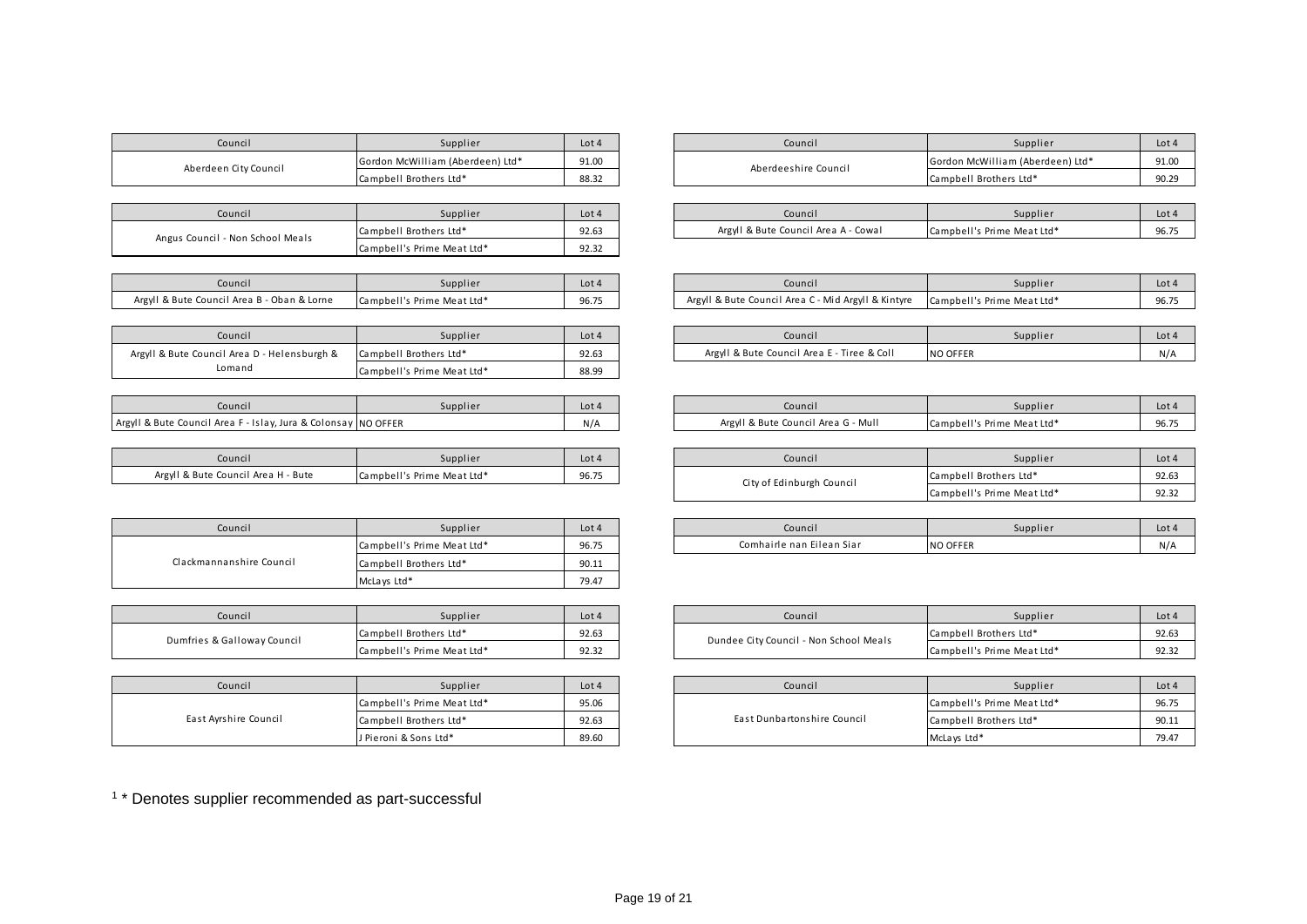| Council                                | Supplier                   | Lot 4   | Council                                     | Supplier                   | Lot 4          |
|----------------------------------------|----------------------------|---------|---------------------------------------------|----------------------------|----------------|
| East Lothian Council                   | Campbell Brothers Ltd*     | 92.63   |                                             | Campbell's Prime Meat Ltd* | 96.75          |
|                                        | Campbell's Prime Meat Ltd* | 92.32   | East Renfrewshire Council                   | Campbell Brothers Ltd*     | 90.11          |
|                                        |                            |         |                                             | McLays Ltd*                | 79.47          |
|                                        |                            |         |                                             |                            |                |
| Council                                | Supplier                   | Lot 4   | Council                                     | Supplier                   | Lot 4          |
|                                        | Campbell's Prime Meat Ltd* | 96.75   |                                             | Campbell Brothers Ltd*     | 92.63          |
| Falkirk Council                        | Campbell Brothers Ltd*     | 90.11   | Fife Council                                | Campbell's Prime Meat Ltd* | 90.62          |
|                                        | McLays Ltd*                | 79.47   |                                             |                            |                |
|                                        |                            |         |                                             |                            |                |
| Council                                | Supplier                   | Lot 4   | Council                                     | Supplier                   | Lot 4          |
|                                        | Campbell's Prime Meat Ltd* | 96.75   | <b>Highland Council</b>                     | <b>NO OFFER</b>            | N/A            |
| Glasgow City Council                   | Campbell Brothers Ltd*     | 88.19   |                                             |                            |                |
|                                        | McLays Ltd*                | 77.97   |                                             |                            |                |
|                                        |                            |         |                                             |                            |                |
| Council                                | Supplier                   | Lot 4   | Council                                     | Supplier                   | Lot 4          |
|                                        | Campbell's Prime Meat Ltd* | 96.75   | Midlothian Council                          | Campbell Brothers Ltd*     | 92.63          |
| Inverclyde Council                     | Campbell Brothers Ltd*     | 90.11   |                                             | Campbell's Prime Meat Ltd* | 92.32          |
|                                        | McLays Ltd*                | 79.47   |                                             |                            |                |
|                                        |                            |         |                                             |                            |                |
| Council                                | Supplier                   | Lot 4   | Council                                     | Supplier                   | Lot 4          |
| Moray Council                          | Campbell Brothers Ltd*     | 92.63   |                                             | Campbell's Prime Meat Ltd* | 95.06          |
|                                        |                            |         | North Ayrshire Council - Mainland & Cumbrae | Campbell Brothers Ltd*     | 92.63          |
|                                        |                            |         |                                             | J Pieroni & Sons Ltd*      | 89.60          |
|                                        |                            |         |                                             |                            |                |
| Council                                | Supplier                   | Lot 4   | Council                                     | Supplier                   | Lot 4          |
| North Ayrshire Council - Isle of Arran | Campbell's Prime Meat Ltd* | 94.72   |                                             | Campbell's Prime Meat Ltd* | 96.75          |
|                                        | J Pieroni & Sons Ltd*      | 93.63   | North Lanarkshire Council                   | Campbell Brothers Ltd*     | 90.11          |
|                                        |                            |         |                                             | McLays Ltd*                | 79.47          |
|                                        |                            |         |                                             |                            |                |
| Council                                | Supplier                   | Lot 4   | Council                                     | Supplier                   | Lot 4          |
| Orkney Islands Council                 | <b>NO OFFER</b>            | N/A     |                                             | Campbell Brothers Ltd*     | 92.63          |
|                                        |                            |         | Perth & Kinross Council - Non School Meals  | Campbell's Prime Meat Ltd* | 92.32          |
|                                        |                            |         |                                             |                            |                |
| Council                                | Supplier                   | Lot 4   | Council                                     | Supplier                   | Lot 4          |
|                                        | Campbell's Prime Meat Ltd* | 96.75   |                                             | Campbell Brothers Ltd*     | 92.63          |
| Renfrewshire Council                   | Campbell Brothers Ltd*     | 90.11   | Scottish Borders Council                    | Campbell's Prime Meat Ltd* | 88.99          |
|                                        | McLays Ltd*                | 79.47   |                                             |                            |                |
|                                        |                            |         |                                             |                            |                |
| $C = 1.6$                              | $C_{\rm 2.2~meV}$ is a set | $1 - 1$ | $C = 1.5$ and $C = 1.5$                     | $C = 12.4$                 | $\overline{1}$ |

| Supplier                   | Lot $4$ | Council                   |                            | Supplier<br>Lot 4 |
|----------------------------|---------|---------------------------|----------------------------|-------------------|
| Campbell Brothers Ltd*     | 92.63   |                           | Campbell's Prime Meat Ltd* | 96.75             |
| Campbell's Prime Meat Ltd* | 92.32   | East Renfrewshire Council | Campbell Brothers Ltd*     | 90.11             |
|                            |         |                           | McLays Ltd*                | 79.47             |

| Supplier                   | Lot 4 | Council      | Supplier                   | Lot 4 |
|----------------------------|-------|--------------|----------------------------|-------|
| Campbell's Prime Meat Ltd* | 96.75 | Fife Council | Campbell Brothers Ltd*     | 92.63 |
| Campbell Brothers Ltd*     | 90.11 |              | Campbell's Prime Meat Ltd* | 90.62 |

| supplier                   | Lot 4 | Council                 | Supplier | Lot 4 |
|----------------------------|-------|-------------------------|----------|-------|
| Campbell's Prime Meat Ltd* | 96.75 | <b>Highland Council</b> | NO OFFER | N/4   |
|                            |       |                         |          |       |

| Supplier                   | Lot 4 | Council            | Supplier                   | Lot 4 |
|----------------------------|-------|--------------------|----------------------------|-------|
| Campbell's Prime Meat Ltd* | 96.75 | Midlothian Council | Campbell Brothers Ltd*     | 92.63 |
| Campbell Brothers Ltd*     | 90.11 |                    | Campbell's Prime Meat Ltd* | 92.32 |

| Council                                     | Supplier                   | Lot 4 |
|---------------------------------------------|----------------------------|-------|
|                                             | Campbell's Prime Meat Ltd* | 95.06 |
| North Ayrshire Council - Mainland & Cumbrae | Campbell Brothers Ltd*     | 92.63 |
|                                             | J Pieroni & Sons Ltd*      | 89.60 |

| Supplier                   | Lot 4 | Council                   | Supplier                   | Lot 4 |
|----------------------------|-------|---------------------------|----------------------------|-------|
| Campbell's Prime Meat Ltd* | 94.72 |                           | Campbell's Prime Meat Ltd* | 96.75 |
| J Pieroni & Sons Ltd*      | 93.63 | North Lanarkshire Council | Campbell Brothers Ltd*     | 90.11 |
|                            |       |                           | McLays Ltd*                | 79.47 |

| Council                                    | Supplier                   | Lot 4 |
|--------------------------------------------|----------------------------|-------|
| Perth & Kinross Council - Non School Meals | Campbell Brothers Ltd*     | 92.63 |
|                                            | Campbell's Prime Meat Ltd* | 92.32 |

| Supplier                   | Lot 4 | Council                  | Supplier                   | Lot 4 |
|----------------------------|-------|--------------------------|----------------------------|-------|
| Campbell's Prime Meat Ltd* | 96.75 | Scottish Borders Council | Campbell Brothers Ltd*     | 92.63 |
| Campbell Brothers Ltd*     | 90.11 |                          | Campbell's Prime Meat Ltd* | 88.99 |

| Council         | Supplier        | Lot 4                  | Council                | Supplier                   | Lot $\angle$ |
|-----------------|-----------------|------------------------|------------------------|----------------------------|--------------|
| Islands Council | <b>NO OFFER</b> | N/A                    |                        | Campbell's Prime Meat Ltd* | 95.06        |
|                 |                 | South Ayrshire Council | Campbell Brothers Ltd* | 92.63                      |              |
|                 |                 |                        |                        | J Pieroni & Sons Ltd*      | 89.60        |

Shetland Islands Council NO OFFER N/A Campbell's Prime Meat Ltd\* 95.06